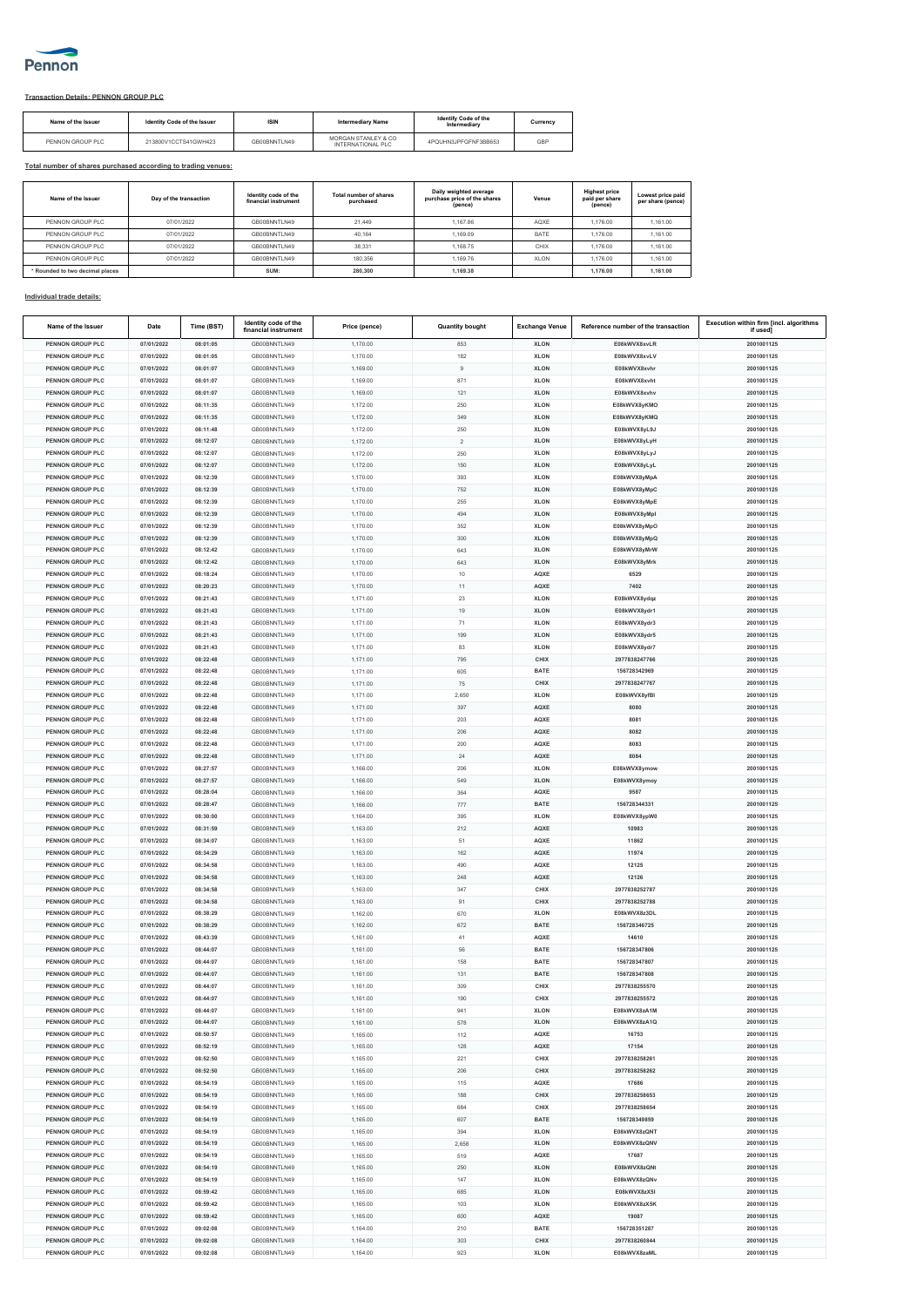| <b>PENNON GROUP PLC</b>              | 07/01/2022               | 09:02:08             | GB00BNNTLN49                 | 1,164.00             | 221            | <b>XLON</b>         | E08kWVX8zaM                  | 2001001125               |
|--------------------------------------|--------------------------|----------------------|------------------------------|----------------------|----------------|---------------------|------------------------------|--------------------------|
| PENNON GROUP PLC                     | 07/01/2022               | 09:11:55             | GB00BNNTLN49                 | 1.165.00             | 58             | AQXE                | 21944                        | 2001001125               |
| PENNON GROUP PLC                     | 07/01/2022               | 09:15:24             | GB00BNNTLN49                 | 1,169.00             | $\overline{7}$ | CHIX                | 2977838264051                | 2001001125               |
|                                      |                          |                      |                              |                      |                |                     |                              |                          |
| <b>PENNON GROUP PLC</b>              | 07/01/2022               | 09:15:25             | GB00BNNTLN49                 | 1,169.00             | 600            | AQXE                | 22708                        | 2001001125               |
| PENNON GROUP PLC                     | 07/01/2022               | 09:17:17             | GB00BNNTLN49                 | 1,169.00             | 351            | CHIX                | 2977838264422                | 2001001125               |
| PENNON GROUP PLC                     | 07/01/2022               | 09:17:17             | GB00BNNTLN49                 | 1,169.00             | 351            | CHIX                | 2977838264423                | 2001001125               |
| PENNON GROUP PLC                     | 07/01/2022               | 09:17:17             | GB00BNNTLN49                 | 1,169.00             | 357            | CHIX                | 2977838264424                | 2001001125               |
| PENNON GROUP PLC                     | 07/01/2022               | 09:17:17             | GB00BNNTLN49                 |                      | 244            | BATE                | 156728353672                 | 2001001125               |
|                                      |                          |                      |                              | 1,169.00             |                |                     |                              |                          |
| PENNON GROUP PLC                     | 07/01/2022               | 09:17:17             | GB00BNNTLN49                 | 1,169.00             | 244            | <b>BATE</b>         | 156728353673                 | 2001001125               |
| PENNON GROUP PLC                     | 07/01/2022               | 09:17:17             | GB00BNNTLN49                 | 1,169.00             | 247            | BATE                | 156728353674                 | 2001001125               |
| PENNON GROUP PLC                     | 07/01/2022               | 09:17:17             | GB00BNNTLN49                 | 1,169.00             | 1,069          | <b>XLON</b>         | E08kWVX8zvNF                 | 2001001125               |
| PENNON GROUP PLC                     | 07/01/2022               | 09:17:17             | GB00BNNTLN49                 | 1,169.00             | 1.069          | <b>XLON</b>         | E08kWVX8zvNH                 | 2001001125               |
|                                      |                          |                      |                              |                      |                |                     |                              |                          |
| PENNON GROUP PLC                     | 07/01/2022               | 09:17:17             | GB00BNNTLN49                 | 1,169.00             | 1,085          | <b>XLON</b>         | E08kWVX8zvNJ                 | 2001001125               |
| <b>PENNON GROUP PLC</b>              | 07/01/2022               | 09:17:17             | GB00BNNTLN49                 | 1,169.00             | 984            | <b>XLON</b>         | E08kWVX8zvNL                 | 2001001125               |
| PENNON GROUP PLC                     | 07/01/2022               | 09:17:17             | GB00BNNTLN49                 | 1,169.00             | 206            | AQXE                | 23067                        | 2001001125               |
| PENNON GROUP PLC                     | 07/01/2022               | 09:17:17             | GB00BNNTLN49                 | 1,169.00             | $50\,$         | AQXE                | 23068                        | 2001001125               |
|                                      | 07/01/2022               |                      |                              |                      |                |                     |                              |                          |
| PENNON GROUP PLC                     |                          | 09:17:17             | GB00BNNTLN49                 | 1,169.00             | 259            | AQXE                | 23069                        | 2001001125               |
| <b>PENNON GROUP PLC</b>              | 07/01/2022               | 09:17:17             | GB00BNNTLN49                 | 1,169.00             | 256            | AQXE                | 23070                        | 2001001125               |
| <b>PENNON GROUP PLC</b>              | 07/01/2022               | 09:19:08             | GB00BNNTLN49                 | 1,169.00             | 456            | CHIX                | 2977838264821                | 2001001125               |
| PENNON GROUP PLC                     | 07/01/2022               | 09:29:46             | GB00BNNTLN49                 | 1,172.00             | 450            | BATE                | 156728355880                 | 2001001125               |
| PENNON GROUP PLC                     | 07/01/2022               | 09:29:46             | GB00BNNTLN49                 | 1,172.00             | 649            | CHIX                | 2977838267599                | 2001001125               |
|                                      |                          |                      |                              |                      |                |                     |                              |                          |
| PENNON GROUP PLC                     | 07/01/2022               | 09:29:46             | GB00BNNTLN49                 | 1,172.00             | 916            | CHIX                | 2977838267600                | 2001001125               |
| PENNON GROUP PLC                     | 07/01/2022               | 09:29:46             | GB00BNNTLN49                 | 1,172.00             | 369            | CHIX                | 2977838267601                | 2001001125               |
| <b>PENNON GROUP PLC</b>              | 07/01/2022               | 09:29:46             | GB00BNNTLN49                 | 1,172.00             | 864            | CHIX                | 2977838267602                | 2001001125               |
| PENNON GROUP PLC                     | 07/01/2022               | 09:29:46             | GB00BNNTLN49                 | 1,172.00             | 1,974          | <b>XLON</b>         | E08kWVX908II                 | 2001001125               |
| PENNON GROUP PLC                     | 07/01/2022               | 09:29:46             | GB00BNNTLN49                 | 1,172.00             | 471            | AQXE                | 25740                        | 2001001125               |
|                                      |                          |                      | GB00BNNTLN49                 |                      |                |                     |                              |                          |
| PENNON GROUP PLC                     | 07/01/2022               | 09:33:28             |                              | 1,171.00             | 202            | AQXE                | 26551                        | 2001001125               |
| <b>PENNON GROUP PLC</b>              | 07/01/2022               | 09:33:28             | GB00BNNTLN49                 | 1,171.00             | 277            | CHIX                | 2977838268557                | 2001001125               |
| <b>PENNON GROUP PLC</b>              | 07/01/2022               | 09:35:13             | GB00BNNTLN49                 | 1,173.00             | 140            | AQXE                | 26941                        | 2001001125               |
| PENNON GROUP PLC                     | 07/01/2022               | 09:35:13             | GB00BNNTLN49                 | 1,173.00             | 56             | BATE                | 156728356706                 | 2001001125               |
| PENNON GROUP PLC                     | 07/01/2022               | 09:35:13             | GB00BNNTLN49                 | 1,173.00             | 34             | CHIX                | 2977838269058                | 2001001125               |
|                                      |                          |                      |                              |                      |                |                     |                              |                          |
| PENNON GROUP PLC                     | 07/01/2022               | 09:35:13             | GB00BNNTLN49                 | 1,173.00             | 14             | <b>BATE</b>         | 156728356707                 | 2001001125               |
| PENNON GROUP PLC                     | 07/01/2022               | 09:35:13             | GB00BNNTLN49                 | 1,173.00             | 158            | CHIX                | 2977838269059                | 2001001125               |
| PENNON GROUP PLC                     | 07/01/2022               | 09:35:13             | GB00BNNTLN49                 | 1,173.00             | 63             | BATE                | 156728356708                 | 2001001125               |
| PENNON GROUP PLC                     | 07/01/2022               | 09:35:13             | GB00BNNTLN49                 | 1,173.00             | $48\,$         | <b>XLON</b>         | E08kWVX90Ec9                 | 2001001125               |
|                                      |                          |                      |                              |                      |                |                     |                              |                          |
| PENNON GROUP PLC                     | 07/01/2022               | 09:35:13             | GB00BNNTLN49                 | 1,173.00             | 538            | <b>XLON</b>         | E08kWVX90EcB                 | 2001001125               |
| PENNON GROUP PLC                     | 07/01/2022               | 09:35:59             | GB00BNNTLN49                 | 1,173.00             | 474            | <b>XLON</b>         | E08kWVX90FUd                 | 2001001125               |
| <b>PENNON GROUP PLC</b>              | 07/01/2022               | 09:41:00             | GB00BNNTLN49                 | 1,174.00             | 738            | <b>XLON</b>         | E08kWVX90Lp3                 | 2001001125               |
| <b>PENNON GROUP PLC</b>              | 07/01/2022               | 09:41:00             | GB00BNNTLN49                 | 1,174.00             | 168            | <b>BATE</b>         | 156728357651                 | 2001001125               |
|                                      |                          |                      |                              |                      |                |                     |                              |                          |
| PENNON GROUP PLC                     | 07/01/2022               | 09:41:00             | GB00BNNTLN49                 | 1,174.00             | 242            | CHIX                | 2977838270575                | 2001001125               |
| PENNON GROUP PLC                     | 07/01/2022               | 09:41:00             | GB00BNNTLN49                 | 1,174.00             | 176            | <b>XLON</b>         | E08kWVX90Lpc                 | 2001001125               |
| PENNON GROUP PLC                     | 07/01/2022               | 09:45:55             | GB00BNNTLN49                 | 1,174.00             | 14             | AQXE                | 29587                        | 2001001125               |
| <b>PENNON GROUP PLC</b>              | 07/01/2022               | 09:49:56             | GB00BNNTLN49                 | 1,176.00             | 297            | <b>BATE</b>         | 156728359416                 | 2001001125               |
| <b>PENNON GROUP PLC</b>              |                          | 09:49:56             |                              |                      |                | <b>BATE</b>         | 156728359417                 | 2001001125               |
|                                      | 07/01/2022               |                      | GB00BNNTLN49                 | 1,176.00             | 110            |                     |                              |                          |
| PENNON GROUP PLC                     | 07/01/2022               | 09:50:58             | GB00BNNTLN49                 | 1,176.00             | 372            | AQXE                | 30746                        | 2001001125               |
| PENNON GROUP PLC                     | 07/01/2022               | 09:51:57             | GB00BNNTLN49                 | 1,176.00             | $48\,$         | CHIX                | 2977838273834                | 2001001125               |
| PENNON GROUP PLC                     | 07/01/2022               | 09:51:57             | GB00BNNTLN49                 | 1,176.00             | 121            | CHIX                | 2977838273835                | 2001001125               |
| <b>PENNON GROUP PLC</b>              | 07/01/2022               | 09:51:57             | GB00BNNTLN49                 | 1,176.00             | 104            | <b>XLON</b>         | E08kWVX90Xcx                 | 2001001125               |
| <b>PENNON GROUP PLC</b>              |                          |                      |                              |                      |                |                     | E08kWVX90Xcz                 | 2001001125               |
|                                      | 07/01/2022               | 09:51:57             | GB00BNNTLN49                 | 1,176.00             | $36\,$         | <b>XLON</b>         |                              |                          |
| PENNON GROUP PLC                     | 07/01/2022               | 09:51:57             | GB00BNNTLN49                 | 1,176.00             | 53             | <b>XLON</b>         | E08kWVX90Xd1                 | 2001001125               |
| PENNON GROUP PLC                     | 07/01/2022               | 09:51:57             | GB00BNNTLN49                 | 1,176.00             | 52             | <b>XLON</b>         | E08kWVX90Xd3                 | 2001001125               |
| PENNON GROUP PLC                     | 07/01/2022               | 09:53:35             | GB00BNNTLN49                 | 1,176.00             | 143            | CHIX                | 2977838274206                | 2001001125               |
| <b>PENNON GROUP PLC</b>              | 07/01/2022               | 09:53:35             | GB00BNNTLN49                 | 1,176.00             | 512            | BATE                | 156728359945                 | 2001001125               |
|                                      |                          |                      |                              |                      |                |                     |                              |                          |
| <b>PENNON GROUP PLC</b>              | 07/01/2022               | 09:53:35             | GB00BNNTLN49                 | 1,176.00             | 593            | CHIX                | 2977838274207                | 2001001125               |
| PENNON GROUP PLC                     | 07/01/2022               | 09:53:35             | GB00BNNTLN49                 | 1,176.00             | 2,243          | <b>XLON</b>         | E08kWVX90ZZc                 | 2001001125               |
| PENNON GROUP PLC                     | 07/01/2022               | 09:53:35             | GB00BNNTLN49                 | 1,176.00             | 368            | <b>XLON</b>         | E08kWVX90ZZe                 | 2001001125               |
| PENNON GROUP PLC                     | 07/01/2022               | 09:53:35             | GB00BNNTLN49                 | 1,176.00             | 365            | <b>XLON</b>         | E08kWVX90ZZi                 | 2001001125               |
| <b>PENNON GROUP PLC</b>              | 07/01/2022               | 09:53:35             | GB00BNNTLN49                 | 1,176.00             | 155            | <b>BATE</b>         | 156728359946                 | 2001001125               |
| <b>PENNON GROUP PLC</b>              |                          |                      |                              |                      |                |                     |                              |                          |
|                                      | 07/01/2022               | 09:53:35             | GB00BNNTLN49                 | 1,176.00             | 380            | <b>BATE</b>         | 156728359947                 | 2001001125               |
| PENNON GROUP PLC                     | 07/01/2022               | 10:02:13             | GB00BNNTLN49                 | 1,173.00             | 383            | CHIX                | 2977838277017                | 2001001125               |
| PENNON GROUP PLC                     | 07/01/2022               | 10:12:15             | GB00BNNTLN49                 | 1,175.00             | 71             | AQXE                | 36349                        | 2001001125               |
| PENNON GROUP PLC                     | 07/01/2022               | 10:12:39             | GB00BNNTLN49                 | 1,175.00             | 53             | AQXE                | 36465                        | 2001001125               |
| <b>PENNON GROUP PLC</b>              | 07/01/2022               | 10:13:58             | GB00BNNTLN49                 | 1,175.00             | $14$           | AQXE                | 36785                        | 2001001125               |
|                                      |                          |                      |                              |                      |                |                     |                              |                          |
| PENNON GROUP PLC                     | 07/01/2022               | 10:15:30             | GB00BNNTLN49                 | 1,175.00             | 733            | <b>XLON</b>         | E08kWVX90vBj                 | 2001001125               |
| PENNON GROUP PLC                     | 07/01/2022               | 10:15:30             | GB00BNNTLN49                 | 1,175.00             | 409            | <b>XLON</b>         | E08kWVX90vBn                 | 2001001125               |
| PENNON GROUP PLC                     | 07/01/2022               | 10:15:30             | GB00BNNTLN49                 | 1,175.00             | 392            | <b>XLON</b>         | E08kWVX90vBp                 | 2001001125               |
| PENNON GROUP PLC                     | 07/01/2022               | 10:15:30             | GB00BNNTLN49                 | 1,175.00             | 386            | <b>XLON</b>         | E08kWVX90vBr                 | 2001001125               |
| <b>PENNON GROUP PLC</b>              | 07/01/2022               | 10:15:30             | GB00BNNTLN49                 |                      | 241            | CHIX                | 2977838280206                | 2001001125               |
|                                      |                          |                      |                              | 1,175.00             |                |                     |                              |                          |
| PENNON GROUP PLC                     | 07/01/2022               | 10:15:30             | GB00BNNTLN49                 | 1,175.00             | 429            | CHIX                | 2977838280208                | 2001001125               |
| PENNON GROUP PLC                     | 07/01/2022               | 10:15:30             | GB00BNNTLN49                 | 1,175.00             | 167            | BATE                | 156728363697                 | 2001001125               |
| PENNON GROUP PLC                     | 07/01/2022               | 10:15:30             | GB00BNNTLN49                 | 1,175.00             | 37             | AQXE                | 37144                        | 2001001125               |
| PENNON GROUP PLC                     | 07/01/2022               | 10:19:54             | GB00BNNTLN49                 | 1,176.00             | 389            | <b>XLON</b>         | E08kWVX910Jp                 | 2001001125               |
| <b>PENNON GROUP PLC</b>              | 07/01/2022               | 10:22:34             | GB00BNNTLN49                 | 1,175.00             | 404            | <b>XLON</b>         | E08kWVX912uK                 | 2001001125               |
|                                      |                          |                      |                              |                      |                |                     |                              |                          |
| PENNON GROUP PLC                     | 07/01/2022               | 10:26:39             | GB00BNNTLN49                 | 1,175.00             | 376            | <b>XLON</b>         | E08kWVX915i5                 | 2001001125               |
| PENNON GROUP PLC                     | 07/01/2022               | 10:26:39             | GB00BNNTLN49                 | 1,175.00             | 372            | <b>XLON</b>         | E08kWVX915i9                 | 2001001125               |
| PENNON GROUP PLC                     | 07/01/2022               | 10:27:43             | GB00BNNTLN49                 | 1,173.00             | 372            | <b>XLON</b>         | E08kWVX916WZ                 | 2001001125               |
| PENNON GROUP PLC                     | 07/01/2022               | 10:37:37             | GB00BNNTLN49                 | 1,174.00             | 760            | <b>XLON</b>         | E08kWVX91FAr                 | 2001001125               |
| <b>PENNON GROUP PLC</b>              | 07/01/2022               | 10:37:37             | GB00BNNTLN49                 | 1,174.00             | 410            | <b>XLON</b>         | E08kWVX91FAz                 | 2001001125               |
|                                      |                          |                      |                              |                      |                |                     |                              |                          |
| PENNON GROUP PLC                     | 07/01/2022               | 10:37:37             | GB00BNNTLN49                 | 1,174.00             | 173            | BATE                | 156728367382                 | 2001001125               |
| PENNON GROUP PLC                     | 07/01/2022               | 10:37:37             | GB00BNNTLN49                 | 1,174.00             | 250            | CHIX                | 2977838285870                | 2001001125               |
| PENNON GROUP PLC                     | 07/01/2022               | 10:48:42             | GB00BNNTLN49                 | 1,174.00             | 355            | <b>XLON</b>         | E08kWVX91OUN                 | 2001001125               |
| PENNON GROUP PLC                     | 07/01/2022               | 10:48:42             | GB00BNNTLN49                 | 1.174.00             | 43             | <b>XLON</b>         | E08kWVX91OUR                 | 2001001125               |
| <b>PENNON GROUP PLC</b>              | 07/01/2022               | 10:50:43             | GB00BNNTLN49                 | 1,173.00             | 439            | CHIX                | 2977838288656                | 2001001125               |
|                                      |                          |                      |                              |                      |                |                     |                              |                          |
| PENNON GROUP PLC                     | 07/01/2022               | 10:50:43             | GB00BNNTLN49                 | 1,173.00             | 438            | <b>XLON</b>         | E08kWVX91Q80                 | 2001001125               |
| PENNON GROUP PLC                     | 07/01/2022               | 10:50:43             | GB00BNNTLN49                 | 1,173.00             | 933            | <b>XLON</b>         | E08kWVX91Q86                 | 2001001125               |
| <b>PENNON GROUP PLC</b>              | 07/01/2022               | 10:51:03             | GB00BNNTLN49                 | 1,172.00             | 477            | <b>BATE</b>         | 156728369425                 | 2001001125               |
| PENNON GROUP PLC                     | 07/01/2022               | 10:55:02             | GB00BNNTLN49                 | 1,171.00             | 445            | <b>XLON</b>         | E08kWVX91VdZ                 | 2001001125               |
| <b>PENNON GROUP PLC</b>              | 07/01/2022               | 10:59:02             | GB00BNNTLN49                 | 1,171.00             | 748            | <b>XLON</b>         | E08kWVX91aJy                 | 2001001125               |
|                                      |                          |                      |                              |                      |                |                     |                              |                          |
| PENNON GROUP PLC                     | 07/01/2022               | 11:00:48             | GB00BNNTLN49                 | 1,171.00             | $\overline{7}$ | AQXE                | 47721                        | 2001001125               |
| PENNON GROUP PLC                     | 07/01/2022               | 11:00:54             | GB00BNNTLN49                 | 1,171.00             | 128            | AQXE                | 47753                        | 2001001125               |
| PENNON GROUP PLC                     | 07/01/2022               | 11:03:02             | GB00BNNTLN49                 | 1,170.00             | 51             | AQXE                | 48306                        | 2001001125               |
| PENNON GROUP PLC                     | 07/01/2022               | 11:03:03             | GB00BNNTLN49                 | 1,170.00             | 386            | AQXE                | 48307                        | 2001001125               |
| <b>PENNON GROUP PLC</b>              | 07/01/2022               |                      | GB00BNNTLN49                 |                      |                |                     | 2977838291948                | 2001001125               |
|                                      |                          | 11:03:03             |                              | 1,170.00             | 12             | CHIX                |                              |                          |
|                                      |                          |                      |                              | 1,169.00             | 421            | <b>XLON</b>         | E08kWVX91hXu                 | 2001001125               |
| PENNON GROUP PLC                     | 07/01/2022               | 11:04:22             | GB00BNNTLN49                 |                      |                |                     |                              |                          |
| PENNON GROUP PLC                     | 07/01/2022               | 11:05:16             | GB00BNNTLN49                 | 1,167.00             | 415            | <b>XLON</b>         | E08kWVX91iMp                 | 2001001125               |
| PENNON GROUP PLC                     | 07/01/2022               | 11:08:28             | GB00BNNTLN49                 | 1,168.00             | 222            | BATE                | 156728372316                 | 2001001125               |
|                                      |                          |                      |                              |                      |                |                     |                              |                          |
| PENNON GROUP PLC                     | 07/01/2022               | 11:08:28             | GB00BNNTLN49                 | 1.168.00             | 170            | <b>BATE</b>         | 156728372317                 | 2001001125               |
| <b>PENNON GROUP PLC</b>              | 07/01/2022               | 11:11:27             | GB00BNNTLN49                 | 1,168.00             | 415            | BATE                | 156728372711                 | 2001001125               |
| PENNON GROUP PLC<br>PENNON GROUP PLC | 07/01/2022<br>07/01/2022 | 11:13:44<br>11:16:08 | GB00BNNTLN49<br>GB00BNNTLN49 | 1,168.00<br>1,167.00 | 398<br>164     | BATE<br><b>XLON</b> | 156728372986<br>E08kWVX91r3I | 2001001125<br>2001001125 |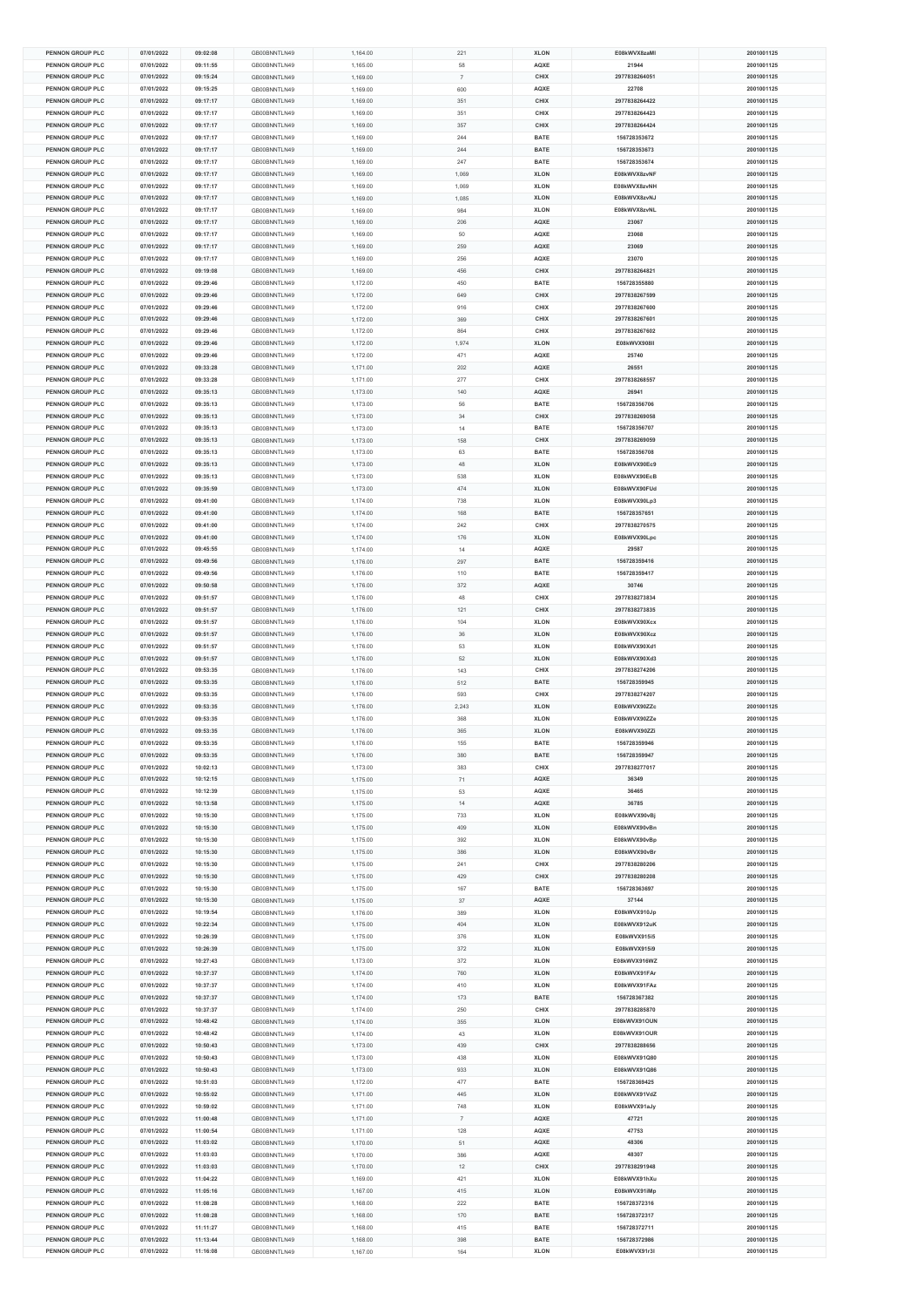|                                      |                          | 11:16:08             |                              | 1,167.00             | 221            | <b>XLON</b>         | E08kWVX91r3K                 |                          |
|--------------------------------------|--------------------------|----------------------|------------------------------|----------------------|----------------|---------------------|------------------------------|--------------------------|
| PENNON GROUP PLC                     | 07/01/2022               | 11:16:42             | GB00BNNTLN49                 | 1,167.00             | 381            | BATE                | 156728373502                 | 2001001125               |
| PENNON GROUP PLC                     | 07/01/2022               | 11:25:14             | GB00BNNTLN49                 | 1,167.00             | 432            | CHIX                | 2977838296588                | 2001001125               |
|                                      |                          |                      |                              |                      |                |                     |                              |                          |
| <b>PENNON GROUP PLC</b>              | 07/01/2022               | 11:25:14             | GB00BNNTLN49                 | 1,167.00             | 412            | <b>XLON</b>         | E08kWVX91xKt                 | 2001001125               |
| PENNON GROUP PLC                     | 07/01/2022               | 11:25:14             | GB00BNNTLN49                 | 1,167.00             | 428            | <b>XLON</b>         | E08kWVX91xKx                 | 2001001125               |
| PENNON GROUP PLC                     | 07/01/2022               | 11:36:26             | GB00BNNTLN49                 | 1,170.00             | $34\,$         | CHIX                | 2977838298763                | 2001001125               |
| PENNON GROUP PLC                     | 07/01/2022               | 11:36:26             | GB00BNNTLN49                 | 1,170.00             | $\overline{3}$ | CHIX                | 2977838298764                | 2001001125               |
|                                      |                          |                      |                              |                      |                |                     |                              |                          |
| <b>PENNON GROUP PLC</b>              | 07/01/2022               | 11:36:26             | GB00BNNTLN49                 | 1,170.00             | 58             | CHIX                | 2977838298765                | 2001001125               |
| <b>PENNON GROUP PLC</b>              | 07/01/2022               | 11:36:26             | GB00BNNTLN49                 | 1,170.00             | 305            | CHIX                | 2977838298766                | 2001001125               |
| PENNON GROUP PLC                     | 07/01/2022               | 11:37:27             | GB00BNNTLN49                 | 1,170.00             | 371            | BATE                | 156728376217                 | 2001001125               |
| PENNON GROUP PLC                     | 07/01/2022               | 11:38:27             | GB00BNNTLN49                 | 1,169.00             | 369            | <b>XLON</b>         | E08kWVX92717                 | 2001001125               |
| PENNON GROUP PLC                     | 07/01/2022               | 11:38:27             | GB00BNNTLN49                 |                      | 829            | <b>XLON</b>         | E08kWVX9271F                 | 2001001125               |
|                                      |                          |                      |                              | 1,169.00             |                |                     |                              |                          |
| PENNON GROUP PLC                     | 07/01/2022               | 11:38:27             | GB00BNNTLN49                 | 1,169.00             | 199            | <b>XLON</b>         | E08kWVX9271H                 | 2001001125               |
| PENNON GROUP PLC                     | 07/01/2022               | 11:38:27             | GB00BNNTLN49                 | 1,169.00             | 824            | <b>XLON</b>         | E08kWVX9271J                 | 2001001125               |
| PENNON GROUP PLC                     | 07/01/2022               | 11:38:27             | GB00BNNTLN49                 | 1,169.00             | 223            | CHIX                | 2977838299198                | 2001001125               |
|                                      |                          |                      |                              |                      |                |                     |                              |                          |
| PENNON GROUP PLC                     | 07/01/2022               | 11:38:27             | GB00BNNTLN49                 | 1,169.00             | $47\,$         | BATE                | 156728376359                 | 2001001125               |
| PENNON GROUP PLC                     | 07/01/2022               | 11:38:27             | GB00BNNTLN49                 | 1,169.00             | 262            | CHIX                | 2977838299199                | 2001001125               |
| <b>PENNON GROUP PLC</b>              | 07/01/2022               | 11:38:27             | GB00BNNTLN49                 | 1,169.00             | 123            | CHIX                | 2977838299200                | 2001001125               |
| <b>PENNON GROUP PLC</b>              | 07/01/2022               | 11:38:27             | GB00BNNTLN49                 | 1,169.00             | 80             | <b>BATE</b>         | 156728376360                 | 2001001125               |
|                                      |                          |                      |                              |                      |                |                     |                              |                          |
| PENNON GROUP PLC                     | 07/01/2022               | 11:38:27             | GB00BNNTLN49                 | 1,169.00             | 295            | BATE                | 156728376361                 | 2001001125               |
| PENNON GROUP PLC                     | 07/01/2022               | 11:42:47             | GB00BNNTLN49                 | 1,169.00             | 155            | AQXE                | 55941                        | 2001001125               |
| PENNON GROUP PLC                     | 07/01/2022               | 11:42:52             | GB00BNNTLN49                 | 1,169.00             | 213            | CHIX                | 2977838300005                | 2001001125               |
| PENNON GROUP PLC                     | 07/01/2022               | 11:42:52             | GB00BNNTLN49                 | 1,169.00             | 148            | <b>BATE</b>         | 156728376876                 | 2001001125               |
|                                      |                          |                      |                              |                      |                |                     |                              |                          |
| <b>PENNON GROUP PLC</b>              | 07/01/2022               | 11:42:52             | GB00BNNTLN49                 | 1,169.00             | 650            | <b>XLON</b>         | E08kWVX929zf                 | 2001001125               |
| PENNON GROUP PLC                     | 07/01/2022               | 11:45:05             | GB00BNNTLN49                 | 1,168.00             | 401            | <b>XLON</b>         | E08kWVX92Bs8                 | 2001001125               |
| PENNON GROUP PLC                     | 07/01/2022               | 11:47:14             | GB00BNNTLN49                 | 1,167.00             | 215            | <b>XLON</b>         | E08kWVX92D7s                 | 2001001125               |
| PENNON GROUP PLC                     | 07/01/2022               | 11:47:14             | GB00BNNTLN49                 | 1,167.00             | 533            | <b>XLON</b>         | E08kWVX92D7v                 | 2001001125               |
| <b>PENNON GROUP PLC</b>              | 07/01/2022               | 11:56:48             | GB00BNNTLN49                 | 1,168.00             | 245            | <b>BATE</b>         | 156728378734                 | 2001001125               |
|                                      |                          |                      |                              |                      |                |                     |                              |                          |
| <b>PENNON GROUP PLC</b>              | 07/01/2022               | 11:56:48             | GB00BNNTLN49                 | 1,168.00             | 122            | <b>BATE</b>         | 156728378735                 | 2001001125               |
| PENNON GROUP PLC                     | 07/01/2022               | 11:56:48             | GB00BNNTLN49                 | 1,168.00             | $32\,$         | BATE                | 156728378736                 | 2001001125               |
| PENNON GROUP PLC                     | 07/01/2022               | 11:58:03             | GB00BNNTLN49                 | 1,168.00             | 155            | BATE                | 156728378944                 | 2001001125               |
| PENNON GROUP PLC                     | 07/01/2022               | 11:58:03             | GB00BNNTLN49                 | 1,168.00             | 200            | <b>BATE</b>         | 156728378945                 | 2001001125               |
|                                      |                          |                      |                              |                      |                |                     |                              |                          |
| PENNON GROUP PLC                     | 07/01/2022               | 11:58:03             | GB00BNNTLN49                 | 1,168.00             | $32\,$         | <b>BATE</b>         | 156728378946                 | 2001001125               |
| <b>PENNON GROUP PLC</b>              | 07/01/2022               | 11:59:18             | GB00BNNTLN49                 | 1,168.00             | 102            | CHIX                | 2977838303277                | 2001001125               |
| PENNON GROUP PLC                     | 07/01/2022               | 11:59:18             | GB00BNNTLN49                 | 1,168.00             | 55             | CHIX                | 2977838303278                | 2001001125               |
| PENNON GROUP PLC                     | 07/01/2022               | 11:59:18             | GB00BNNTLN49                 | 1,168.00             | 150            | CHIX                | 2977838303279                | 2001001125               |
|                                      |                          |                      |                              |                      |                |                     |                              |                          |
| PENNON GROUP PLC                     | 07/01/2022               | 11:59:18             | GB00BNNTLN49                 | 1,168.00             | 106            | CHIX                | 2977838303280                | 2001001125               |
| <b>PENNON GROUP PLC</b>              | 07/01/2022               | 12:00:40             | GB00BNNTLN49                 | 1,168.00             | 405            | AQXE                | 59561                        | 2001001125               |
| <b>PENNON GROUP PLC</b>              | 07/01/2022               | 12:01:55             | GB00BNNTLN49                 | 1,168.00             | 149            | AQXE                | 59747                        | 2001001125               |
| PENNON GROUP PLC                     | 07/01/2022               | 12:01:55             | GB00BNNTLN49                 | 1,168.00             | 200            | AQXE                | 59748                        | 2001001125               |
|                                      |                          |                      |                              |                      |                |                     |                              |                          |
| PENNON GROUP PLC                     | 07/01/2022               | 12:01:55             | GB00BNNTLN49                 | 1,168.00             | 66             | AQXE                | 59749                        | 2001001125               |
| PENNON GROUP PLC                     | 07/01/2022               | 12:03:22             | GB00BNNTLN49                 | 1,168.00             | 347            | CHIX                | 2977838304333                | 2001001125               |
| <b>PENNON GROUP PLC</b>              | 07/01/2022               | 12:03:22             | GB00BNNTLN49                 | 1,168.00             | 49             | CHIX                | 2977838304334                | 2001001125               |
| <b>PENNON GROUP PLC</b>              | 07/01/2022               | 12:04:43             | GB00BNNTLN49                 | 1,168.00             | 410            | <b>BATE</b>         | 156728380126                 | 2001001125               |
|                                      |                          |                      |                              |                      |                |                     |                              |                          |
| PENNON GROUP PLC                     | 07/01/2022               | 12:06:01             | GB00BNNTLN49                 | 1,168.00             | 435            | <b>XLON</b>         | E08kWVX92THj                 | 2001001125               |
| PENNON GROUP PLC                     | 07/01/2022               | 12:07:29             | GB00BNNTLN49                 | 1,168.00             | 440            | AQXE                | 60885                        | 2001001125               |
| PENNON GROUP PLC                     | 07/01/2022               | 12:08:58             | GB00BNNTLN49                 | 1,168.00             | 232            | AQXE                | 61118                        | 2001001125               |
| <b>PENNON GROUP PLC</b>              | 07/01/2022               | 12:08:58             | GB00BNNTLN49                 | 1,168.00             | 196            | AQXE                | 61119                        | 2001001125               |
| <b>PENNON GROUP PLC</b>              | 07/01/2022               | 12:10:05             | GB00BNNTLN49                 | 1,168.00             | 206            | AQXE                | 61313                        | 2001001125               |
|                                      |                          |                      |                              |                      |                |                     |                              |                          |
| PENNON GROUP PLC                     | 07/01/2022               | 12:10:05             | GB00BNNTLN49                 | 1,168.00             | 199            | AQXE                | 61314                        | 2001001125               |
| PENNON GROUP PLC                     | 07/01/2022               | 12:11:22             | GB00BNNTLN49                 | 1,168.00             | 412            | CHIX                | 2977838306052                | 2001001125               |
| PENNON GROUP PLC                     | 07/01/2022               |                      |                              |                      |                |                     |                              |                          |
|                                      |                          | 12:12:44             | GB00BNNTLN49                 |                      | 369            | CHIX                | 2977838306252                | 2001001125               |
|                                      |                          |                      |                              | 1,168.00             |                |                     |                              |                          |
| <b>PENNON GROUP PLC</b>              | 07/01/2022               | 12:13:53             | GB00BNNTLN49                 | 1,168.00             | 390            | AQXE                | 61923                        | 2001001125               |
| <b>PENNON GROUP PLC</b>              | 07/01/2022               | 12:15:17             | GB00BNNTLN49                 | 1,168.00             | 58             | CHIX                | 2977838306898                | 2001001125               |
| PENNON GROUP PLC                     | 07/01/2022               | 12:15:17             | GB00BNNTLN49                 | 1,168.00             | 200            | CHIX                | 2977838306899                | 2001001125               |
| PENNON GROUP PLC                     | 07/01/2022               | 12:15:17             | GB00BNNTLN49                 | 1,168.00             | 130            | CHIX                | 2977838306900                | 2001001125               |
|                                      |                          | 12:16:28             |                              |                      |                | <b>XLON</b>         |                              |                          |
| PENNON GROUP PLC                     | 07/01/2022               |                      | GB00BNNTLN49                 | 1,168.00             | 174            |                     | E08kWVX92ak6                 | 2001001125               |
| <b>PENNON GROUP PLC</b>              | 07/01/2022               | 12:16:28             | GB00BNNTLN49                 | 1,168.00             | 33             | <b>XLON</b>         | E08kWVX92ak8                 | 2001001125               |
| <b>PENNON GROUP PLC</b>              | 07/01/2022               | 12:16:28             | GB00BNNTLN49                 | 1,168.00             | $41\,$         | <b>XLON</b>         | E08kWVX92akA                 | 2001001125               |
| PENNON GROUP PLC                     | 07/01/2022               | 12:16:28             | GB00BNNTLN49                 | 1,168.00             | $10$           | <b>XLON</b>         | E08kWVX92akC                 | 2001001125               |
| PENNON GROUP PLC                     | 07/01/2022               | 12:16:28             | GB00BNNTLN49                 | 1,168.00             | 146            | <b>XLON</b>         | E08kWVX92akE                 | 2001001125               |
|                                      |                          |                      |                              |                      |                |                     |                              |                          |
| PENNON GROUP PLC                     | 07/01/2022               | 12:17:45             | GB00BNNTLN49                 | 1,168.00             | 435            | CHIX                | 2977838307268                | 2001001125               |
| <b>PENNON GROUP PLC</b>              | 07/01/2022               | 12:19:10             | GB00BNNTLN49                 | 1,168.00             | 427            | <b>XLON</b>         | E08kWVX92cK3                 | 2001001125               |
| PENNON GROUP PLC                     | 07/01/2022               | 12:20:31             | GB00BNNTLN49                 | 1,168.00             | 405            | AQXE                | 63062                        | 2001001125               |
| PENNON GROUP PLC                     | 07/01/2022               | 12:21:52             | GB00BNNTLN49                 | 1,168.00             | 391            | CHIX                | 2977838308141                | 2001001125               |
|                                      |                          |                      |                              |                      |                | CHIX                |                              | 2001001125               |
| PENNON GROUP PLC                     | 07/01/2022               | 12:21:52             | GB00BNNTLN49                 | 1,168.00             | $44\,$         |                     | 2977838308142                |                          |
| PENNON GROUP PLC                     | 07/01/2022               | 12:23:17             | GB00BNNTLN49                 | 1,168.00             | 385            | AQXE                | 63540                        | 2001001125               |
| <b>PENNON GROUP PLC</b>              | 07/01/2022               | 12:24:25             | GB00BNNTLN49                 | 1,169.00             | 114            | <b>XLON</b>         | E08kWVX92fVB                 | 2001001125               |
| PENNON GROUP PLC                     | 07/01/2022               | 12:24:25             | GB00BNNTLN49                 | 1,169.00             | 200            | <b>XLON</b>         | E08kWVX92fVD                 | 2001001125               |
| PENNON GROUP PLC                     | 07/01/2022               | 12:24:25             | GB00BNNTLN49                 | 1,169.00             | 117            | <b>XLON</b>         | E08kWVX92fVF                 | 2001001125               |
| PENNON GROUP PLC                     | 07/01/2022               | 12:25:44             | GB00BNNTLN49                 | 1,168.00             | 1,815          | <b>XLON</b>         | E08kWVX92gPA                 | 2001001125               |
|                                      |                          |                      |                              |                      |                |                     |                              |                          |
| PENNON GROUP PLC                     | 07/01/2022               | 12:25:44             | GB00BNNTLN49                 | 1,168.00             | 596            | CHIX                | 2977838308762                | 2001001125               |
| <b>PENNON GROUP PLC</b>              | 07/01/2022               | 12:25:44             | GB00BNNTLN49                 | 1,168.00             | 414            | <b>BATE</b>         | 156728382748                 | 2001001125               |
| PENNON GROUP PLC                     | 07/01/2022               | 12:25:44             | GB00BNNTLN49                 | 1,168.00             | 155            | BATE                | 156728382750                 | 2001001125               |
| PENNON GROUP PLC                     | 07/01/2022               | 12:25:44             | GB00BNNTLN49                 | 1,168.00             | 278            | BATE                | 156728382751                 | 2001001125               |
|                                      |                          |                      |                              |                      |                |                     |                              |                          |
| PENNON GROUP PLC                     | 07/01/2022               | 12:31:42             | GB00BNNTLN49                 | 1,168.00             | 316            | CHIX                | 2977838309865                | 2001001125               |
| PENNON GROUP PLC                     | 07/01/2022               | 12:31:42             | GB00BNNTLN49                 | 1,168.00             | 402            | <b>XLON</b>         | E08kWVX92IR8                 | 2001001125               |
| <b>PENNON GROUP PLC</b>              | 07/01/2022               | 12:31:42             | GB00BNNTLN49                 | 1,168.00             | 225            | <b>XLON</b>         | E08kWVX92IRB                 | 2001001125               |
| PENNON GROUP PLC                     | 07/01/2022               | 12:34:10             | GB00BNNTLN49                 | 1,168.00             | 230            | AQXE                | 65505                        | 2001001125               |
| PENNON GROUP PLC                     | 07/01/2022               | 12:34:10             | GB00BNNTLN49                 | 1,168.00             | 93             | BATE                | 156728383932                 | 2001001125               |
| <b>PENNON GROUP PLC</b>              |                          |                      |                              |                      |                |                     |                              |                          |
|                                      | 07/01/2022               | 12:34:10             | GB00BNNTLN49                 | 1,168.00             | 98             | BATE                | 156728383933                 | 2001001125               |
| PENNON GROUP PLC                     | 07/01/2022               | 12:34:10             | GB00BNNTLN49                 | 1,168.00             | 28             | <b>BATE</b>         | 156728383934                 | 2001001125               |
| <b>PENNON GROUP PLC</b>              | 07/01/2022               | 12:34:10             | GB00BNNTLN49                 | 1,168.00             | 853            | <b>BATE</b>         | 156728383935                 | 2001001125               |
| PENNON GROUP PLC                     | 07/01/2022               | 12:34:10             | GB00BNNTLN49                 | 1,168.00             | 335            | <b>XLON</b>         | E08kWVX92nWT                 | 2001001125               |
|                                      |                          |                      |                              |                      |                |                     |                              |                          |
| PENNON GROUP PLC                     | 07/01/2022               | 12:42:55             | GB00BNNTLN49                 | 1,168.00             | 394            | AQXE                | 67059                        | 2001001125               |
| PENNON GROUP PLC                     | 07/01/2022               | 12:43:25             | GB00BNNTLN49                 | 1,168.00             | 1.050          | <b>XLON</b>         | E08kWVX92uTM                 | 2001001125               |
| PENNON GROUP PLC                     | 07/01/2022               | 12:43:27             | GB00BNNTLN49                 | 1,168.00             | 216            | AQXE                | 67149                        | 2001001125               |
| <b>PENNON GROUP PLC</b>              | 07/01/2022               | 12:44:23             | GB00BNNTLN49                 | 1,168.00             | 108            | AQXE                | 67341                        | 2001001125               |
|                                      |                          |                      |                              |                      |                |                     |                              |                          |
| PENNON GROUP PLC                     | 07/01/2022               | 12:47:01             | GB00BNNTLN49                 | 1,169.00             | 446            | AQXE                | 67815                        | 2001001125               |
| <b>PENNON GROUP PLC</b>              | 07/01/2022               | 12:47:01             | GB00BNNTLN49                 | 1,169.00             | 262            | CHIX                | 2977838312644                | 2001001125               |
| PENNON GROUP PLC                     | 07/01/2022               | 12:47:01             | GB00BNNTLN49                 | 1,169.00             | 426            | BATE                | 156728385579                 | 2001001125               |
| PENNON GROUP PLC                     | 07/01/2022               | 12:47:01             | GB00BNNTLN49                 | 1,169.00             | 352            | CHIX                | 2977838312645                | 2001001125               |
| <b>PENNON GROUP PLC</b>              | 07/01/2022               | 12:47:01             |                              |                      |                | <b>XLON</b>         |                              | 2001001125               |
|                                      |                          |                      | GB00BNNTLN49                 | 1,169.00             | 1,870          |                     | E08kWVX92wps                 |                          |
| PENNON GROUP PLC                     | 07/01/2022               | 12:56:31             | GB00BNNTLN49                 | 1,169.00             | 426            | AQXE                | 69489                        | 2001001125               |
| PENNON GROUP PLC                     | 07/01/2022               | 12:57:35             | GB00BNNTLN49                 | 1,169.00             | 432            | CHIX                | 2977838314185                | 2001001125               |
| PENNON GROUP PLC                     | 07/01/2022               | 12:58:32             | GB00BNNTLN49                 | 1,168.00             | 88             | AQXE                | 69886                        | 2001001125               |
| PENNON GROUP PLC                     | 07/01/2022               | 12:58:44             | GB00BNNTLN49                 | 1,168.00             | 267            | AQXE                | 69930                        | 2001001125               |
| <b>PENNON GROUP PLC</b>              |                          |                      |                              |                      |                |                     | 70145                        | 2001001125               |
|                                      | 07/01/2022               | 12:59:20             | GB00BNNTLN49                 | 1,168.00             | 135            | AQXE                |                              |                          |
| PENNON GROUP PLC<br>PENNON GROUP PLC | 07/01/2022<br>07/01/2022 | 12:59:59<br>12:59:59 | GB00BNNTLN49<br>GB00BNNTLN49 | 1,169.00<br>1,169.00 | 155<br>150     | <b>BATE</b><br>BATE | 156728387136<br>156728387137 | 2001001125<br>2001001125 |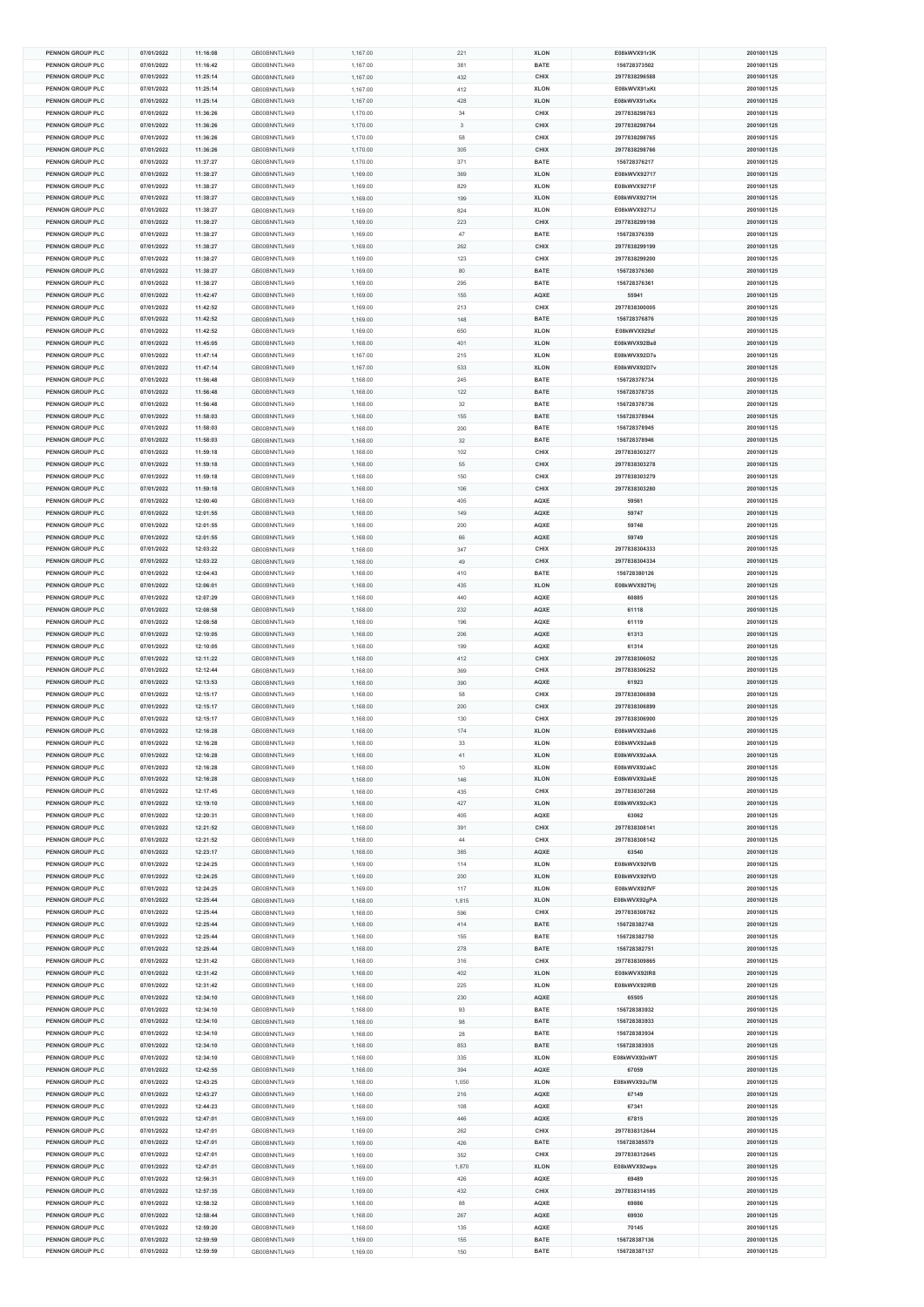| <b>PENNON GROUP PLC</b> | 07/01/2022 | 12:59:59 | GB00BNNTLN49 | 1,169.00 | 124            | <b>BATE</b> | 156728387138  | 2001001125 |
|-------------------------|------------|----------|--------------|----------|----------------|-------------|---------------|------------|
| PENNON GROUP PLC        | 07/01/2022 | 13:00:38 | GB00BNNTLN49 | 1.168.00 | 124            | AQXE        | 70479         | 2001001125 |
| PENNON GROUP PLC        | 07/01/2022 | 13:01:26 | GB00BNNTLN49 | 1,169.00 | 5              | CHIX        | 2977838314840 | 2001001125 |
|                         |            |          |              |          |                |             |               |            |
| <b>PENNON GROUP PLC</b> | 07/01/2022 | 13:01:26 | GB00BNNTLN49 | 1,169.00 | 208            | CHIX        | 2977838314841 | 2001001125 |
| PENNON GROUP PLC        | 07/01/2022 | 13:01:26 | GB00BNNTLN49 | 1,169.00 | 120            | CHIX        | 2977838314842 | 2001001125 |
| PENNON GROUP PLC        | 07/01/2022 | 13:01:26 | GB00BNNTLN49 | 1,169.00 | 49             | CHIX        | 2977838314843 | 2001001125 |
| PENNON GROUP PLC        | 07/01/2022 | 13:02:28 | GB00BNNTLN49 | 1,169.00 | 42             | CHIX        | 2977838314975 | 2001001125 |
|                         |            |          |              |          |                |             |               |            |
| PENNON GROUP PLC        | 07/01/2022 | 13:02:28 | GB00BNNTLN49 | 1,169.00 | 365            | CHIX        | 2977838314976 | 2001001125 |
| PENNON GROUP PLC        | 07/01/2022 | 13:03:07 | GB00BNNTLN49 | 1,168.00 | 68             | AQXE        | 70868         | 2001001125 |
| PENNON GROUP PLC        | 07/01/2022 | 13:03:07 | GB00BNNTLN49 | 1,168.00 | $47\,$         | AQXE        | 70869         | 2001001125 |
| PENNON GROUP PLC        | 07/01/2022 | 13:03:43 | GB00BNNTLN49 | 1,168.00 | 121            | AQXE        | 70985         | 2001001125 |
| PENNON GROUP PLC        | 07/01/2022 | 13:04:08 | GB00BNNTLN49 | 1,168.00 | 684            | <b>XLON</b> | E08kWVX938Qp  | 2001001125 |
|                         |            |          |              |          |                |             |               |            |
| PENNON GROUP PLC        | 07/01/2022 | 13:04:08 | GB00BNNTLN49 | 1,168.00 | 650            | <b>XLON</b> | E08kWVX938Qr  | 2001001125 |
| <b>PENNON GROUP PLC</b> | 07/01/2022 | 13:04:08 | GB00BNNTLN49 | 1,168.00 | 891            | <b>XLON</b> | E08kWVX938Qt  | 2001001125 |
| PENNON GROUP PLC        | 07/01/2022 | 13:04:08 | GB00BNNTLN49 | 1,168.00 | 904            | <b>XLON</b> | E08kWVX938Qx  | 2001001125 |
| PENNON GROUP PLC        | 07/01/2022 | 13:04:08 | GB00BNNTLN49 | 1,168.00 | 317            | CHIX        | 2977838315156 | 2001001125 |
|                         |            |          |              |          |                |             |               |            |
| PENNON GROUP PLC        | 07/01/2022 | 13:04:13 | GB00BNNTLN49 | 1,168.00 | 59             | <b>XLON</b> | E08kWVX938Vg  | 2001001125 |
| <b>PENNON GROUP PLC</b> | 07/01/2022 | 13:04:13 | GB00BNNTLN49 | 1,168.00 | 219            | <b>BATE</b> | 156728387572  | 2001001125 |
| <b>PENNON GROUP PLC</b> | 07/01/2022 | 13:04:13 | GB00BNNTLN49 | 1,168.00 | 62             | <b>BATE</b> | 156728387574  | 2001001125 |
| PENNON GROUP PLC        | 07/01/2022 | 13:04:18 | GB00BNNTLN49 | 1,167.00 | 474            | CHIX        | 2977838315187 | 2001001125 |
| PENNON GROUP PLC        |            |          |              |          |                |             | E08kWVX93BqA  | 2001001125 |
|                         | 07/01/2022 | 13:09:13 | GB00BNNTLN49 | 1,168.00 | 799            | <b>XLON</b> |               |            |
| PENNON GROUP PLC        | 07/01/2022 | 13:09:13 | GB00BNNTLN49 | 1,168.00 | 397            | <b>BATE</b> | 156728388191  | 2001001125 |
| PENNON GROUP PLC        | 07/01/2022 | 13:09:55 | GB00BNNTLN49 | 1,168.00 | 52             | <b>XLON</b> | E08kWVX93CHt  | 2001001125 |
| <b>PENNON GROUP PLC</b> | 07/01/2022 | 13:10:12 | GB00BNNTLN49 | 1,168.00 | 816            | <b>XLON</b> | E08kWVX93CXO  | 2001001125 |
| PENNON GROUP PLC        | 07/01/2022 | 13:12:52 | GB00BNNTLN49 | 1,167.00 | 438            | BATE        | 156728388624  | 2001001125 |
|                         |            |          |              |          |                |             |               |            |
| PENNON GROUP PLC        | 07/01/2022 | 13:12:53 | GB00BNNTLN49 | 1,166.00 | 815            | <b>XLON</b> | E08kWVX93E5R  | 2001001125 |
| PENNON GROUP PLC        | 07/01/2022 | 13:14:09 | GB00BNNTLN49 | 1,165.00 | 151            | <b>XLON</b> | E08kWVX93F6W  | 2001001125 |
| <b>PENNON GROUP PLC</b> | 07/01/2022 | 13:14:53 | GB00BNNTLN49 | 1,165.00 | 211            | <b>XLON</b> | E08kWVX93Fea  | 2001001125 |
| <b>PENNON GROUP PLC</b> | 07/01/2022 | 13:15:02 | GB00BNNTLN49 | 1,165.00 | 112            | <b>XLON</b> | E08kWVX93FoG  | 2001001125 |
| PENNON GROUP PLC        | 07/01/2022 | 13:15:27 | GB00BNNTLN49 | 1,165.00 | 405            | <b>XLON</b> | E08kWVX93G7G  | 2001001125 |
|                         |            |          |              |          |                |             |               |            |
| PENNON GROUP PLC        | 07/01/2022 | 13:18:14 | GB00BNNTLN49 | 1,165.00 | 113            | AQXE        | 74092         | 2001001125 |
| PENNON GROUP PLC        | 07/01/2022 | 13:19:08 | GB00BNNTLN49 | 1,165.00 | 19             | AQXE        | 74245         | 2001001125 |
| PENNON GROUP PLC        | 07/01/2022 | 13:20:41 | GB00BNNTLN49 | 1,165.00 | 128            | AQXE        | 74634         | 2001001125 |
| <b>PENNON GROUP PLC</b> | 07/01/2022 | 13:21:24 | GB00BNNTLN49 | 1,165.00 | 128            | AQXE        | 74751         | 2001001125 |
|                         |            |          |              |          |                |             |               |            |
| PENNON GROUP PLC        | 07/01/2022 | 13:23:07 | GB00BNNTLN49 | 1,167.00 | 1,100          | <b>XLON</b> | E08kWVX93MQv  | 2001001125 |
| PENNON GROUP PLC        | 07/01/2022 | 13:23:07 | GB00BNNTLN49 | 1,167.00 | 200            | <b>XLON</b> | E08kWVX93MQx  | 2001001125 |
| PENNON GROUP PLC        | 07/01/2022 | 13:23:07 | GB00BNNTLN49 | 1,167.00 | 1.080          | <b>XLON</b> | E08kWVX93MR2  | 2001001125 |
| <b>PENNON GROUP PLC</b> | 07/01/2022 | 13:29:37 | GB00BNNTLN49 | 1,167.00 | 40             | CHIX        | 2977838319334 | 2001001125 |
|                         |            |          |              |          |                |             |               |            |
| <b>PENNON GROUP PLC</b> | 07/01/2022 | 13:29:37 | GB00BNNTLN49 | 1,167.00 | 955            | <b>XLON</b> | E08kWVX93Rm0  | 2001001125 |
| PENNON GROUP PLC        | 07/01/2022 | 13:29:37 | GB00BNNTLN49 | 1,167.00 | 943            | <b>XLON</b> | E08kWVX93Rm4  | 2001001125 |
| PENNON GROUP PLC        | 07/01/2022 | 13:37:23 | GB00BNNTLN49 | 1,167.00 | 66             | AQXE        | 79157         | 2001001125 |
| PENNON GROUP PLC        | 07/01/2022 | 13:37:43 | GB00BNNTLN49 | 1,167.00 | 112            | AQXE        | 79260         | 2001001125 |
| <b>PENNON GROUP PLC</b> |            |          | GB00BNNTLN49 |          |                | CHIX        | 2977838322341 | 2001001125 |
|                         | 07/01/2022 | 13:38:08 |              | 1,168.00 | 367            |             |               |            |
| <b>PENNON GROUP PLC</b> | 07/01/2022 | 13:38:08 | GB00BNNTLN49 | 1,168.00 | 45             | CHIX        | 2977838322342 | 2001001125 |
| PENNON GROUP PLC        | 07/01/2022 | 13:38:35 | GB00BNNTLN49 | 1,167.00 | 13             | AQXE        | 79507         | 2001001125 |
| PENNON GROUP PLC        | 07/01/2022 | 13:38:35 | GB00BNNTLN49 | 1,167.00 | 117            | AQXE        | 79508         | 2001001125 |
| PENNON GROUP PLC        | 07/01/2022 | 13:39:19 | GB00BNNTLN49 | 1,168.00 | 165            | <b>BATE</b> | 156728393377  | 2001001125 |
|                         |            |          |              |          |                |             |               |            |
| <b>PENNON GROUP PLC</b> | 07/01/2022 | 13:39:19 | GB00BNNTLN49 | 1,168.00 | 155            | <b>BATE</b> | 156728393378  | 2001001125 |
| <b>PENNON GROUP PLC</b> | 07/01/2022 | 13:39:19 | GB00BNNTLN49 | 1,168.00 | 75             | <b>BATE</b> | 156728393379  | 2001001125 |
| PENNON GROUP PLC        | 07/01/2022 | 13:39:54 | GB00BNNTLN49 | 1,167.00 | 110            | AQXE        | 80027         | 2001001125 |
| PENNON GROUP PLC        | 07/01/2022 | 13:39:54 | GB00BNNTLN49 | 1,167.00 | 801            | <b>XLON</b> | E08kWVX93nyW  | 2001001125 |
| PENNON GROUP PLC        | 07/01/2022 | 13:39:54 | GB00BNNTLN49 | 1,167.00 | 891            | <b>XLON</b> | E08kWVX93nyY  | 2001001125 |
|                         |            |          |              |          |                |             |               |            |
| <b>PENNON GROUP PLC</b> | 07/01/2022 | 13:39:54 | GB00BNNTLN49 | 1,167.00 | 263            | CHIX        | 2977838322811 | 2001001125 |
| <b>PENNON GROUP PLC</b> | 07/01/2022 | 13:39:54 | GB00BNNTLN49 | 1,167.00 | 880            | CHIX        | 2977838322813 | 2001001125 |
| PENNON GROUP PLC        | 07/01/2022 | 13:39:54 | GB00BNNTLN49 | 1,167.00 | 182            | BATE        | 156728393526  | 2001001125 |
| PENNON GROUP PLC        | 07/01/2022 | 13:39:54 | GB00BNNTLN49 | 1,167.00 | 347            | CHIX        | 2977838322814 | 2001001125 |
| PENNON GROUP PLC        | 07/01/2022 | 13:39:54 | GB00BNNTLN49 | 1,167.00 | 353            | CHIX        | 2977838322815 | 2001001125 |
|                         |            |          |              |          |                | <b>BATE</b> |               |            |
| <b>PENNON GROUP PLC</b> | 07/01/2022 | 13:41:12 | GB00BNNTLN49 | 1,166.00 | 763            |             | 156728393782  | 2001001125 |
| <b>PENNON GROUP PLC</b> | 07/01/2022 | 13:42:01 | GB00BNNTLN49 | 1,166.00 | 366            | <b>XLON</b> | E08kWVX93r4J  | 2001001125 |
| PENNON GROUP PLC        | 07/01/2022 | 13:42:01 | GB00BNNTLN49 | 1,166.00 | 301            | <b>XLON</b> | E08kWVX93r4L  | 2001001125 |
| PENNON GROUP PLC        | 07/01/2022 | 13:46:52 | GB00BNNTLN49 | 1,166.00 | 191            | AQXE        | 82204         | 2001001125 |
| PENNON GROUP PLC        | 07/01/2022 | 13:46:52 | GB00BNNTLN49 | 1,166.00 | 262            |             | 2977838324435 | 2001001125 |
| <b>PENNON GROUP PLC</b> | 07/01/2022 | 13:46:52 | GB00BNNTLN49 |          |                | CHIX        |               |            |
|                         |            |          |              | 1,166.00 |                |             |               |            |
| PENNON GROUP PLC        | 07/01/2022 | 13:46:52 | GB00BNNTLN49 |          | $30\,$         | <b>BATE</b> | 156728394910  | 2001001125 |
| PENNON GROUP PLC        | 07/01/2022 | 13:46:52 |              | 1,166.00 | 153            | <b>BATE</b> | 156728394911  | 2001001125 |
| PENNON GROUP PLC        | 07/01/2022 |          | GB00BNNTLN49 | 1,166.00 | 1              | CHIX        | 2977838324436 | 2001001125 |
| PENNON GROUP PLC        |            | 13:46:52 | GB00BNNTLN49 | 1,166.00 | 802            | <b>XLON</b> | E08kWVX93yG4  | 2001001125 |
|                         |            |          |              |          |                |             |               |            |
| <b>PENNON GROUP PLC</b> | 07/01/2022 | 13:46:52 | GB00BNNTLN49 | 1.166.00 | $\overline{1}$ | CHIX        | 2977838324438 | 2001001125 |
|                         | 07/01/2022 | 13:48:45 | GB00BNNTLN49 | 1,166.00 | 29             | CHIX        | 2977838324903 | 2001001125 |
| PENNON GROUP PLC        | 07/01/2022 | 13:49:41 | GB00BNNTLN49 | 1,166.00 | 67             | AQXE        | 82982         | 2001001125 |
| PENNON GROUP PLC        | 07/01/2022 | 13:50:24 | GB00BNNTLN49 | 1,166.00 | $\mathbf{3}$   | AQXE        | 83138         | 2001001125 |
| PENNON GROUP PLC        | 07/01/2022 | 13:51:32 | GB00BNNTLN49 | 1,166.00 | 74             | AQXE        | 83366         | 2001001125 |
| PENNON GROUP PLC        | 07/01/2022 | 13:53:24 | GB00BNNTLN49 | 1,166.00 | 953            | <b>XLON</b> | E08kWVX945Jb  | 2001001125 |
|                         |            |          |              |          |                |             |               |            |
| <b>PENNON GROUP PLC</b> | 07/01/2022 | 13:53:24 | GB00BNNTLN49 | 1,166.00 | 869            | <b>XLON</b> | E08kWVX945Jd  | 2001001125 |
| PENNON GROUP PLC        | 07/01/2022 | 13:53:24 | GB00BNNTLN49 | 1,166.00 | 915            | <b>XLON</b> | E08kWVX945JX  | 2001001125 |
| PENNON GROUP PLC        | 07/01/2022 | 13:53:24 | GB00BNNTLN49 | 1,166.00 | 908            | CHIX        | 2977838325804 | 2001001125 |
| PENNON GROUP PLC        | 07/01/2022 | 13:56:51 | GB00BNNTLN49 | 1.165.00 | 24             | AQXE        | 84614         | 2001001125 |
| PENNON GROUP PLC        | 07/01/2022 | 13:56:53 | GB00BNNTLN49 | 1.165.00 | 293            | <b>XLON</b> | E08kWVX948kd  | 2001001125 |
|                         |            |          |              |          |                |             |               |            |
| <b>PENNON GROUP PLC</b> | 07/01/2022 | 13:56:53 | GB00BNNTLN49 | 1,165.00 | 148            | <b>XLON</b> | E08kWVX948kf  | 2001001125 |
| PENNON GROUP PLC        | 07/01/2022 | 13:56:53 | GB00BNNTLN49 | 1,165.00 | 322            | AQXE        | 84623         | 2001001125 |
| PENNON GROUP PLC        | 07/01/2022 | 13:56:53 | GB00BNNTLN49 | 1,165.00 | 150            | BATE        | 156728396598  | 2001001125 |
| PENNON GROUP PLC        | 07/01/2022 | 13:56:53 | GB00BNNTLN49 | 1,165.00 | 290            | BATE        | 156728396599  | 2001001125 |
|                         | 07/01/2022 | 13:56:53 | GB00BNNTLN49 |          |                | <b>BATE</b> |               | 2001001125 |
| PENNON GROUP PLC        |            |          |              | 1,165.00 | 155            |             | 156728396600  |            |
| <b>PENNON GROUP PLC</b> | 07/01/2022 | 13:58:38 | GB00BNNTLN49 | 1,165.00 | 554            | <b>XLON</b> | E08kWVX94ANR  | 2001001125 |
| PENNON GROUP PLC        | 07/01/2022 | 14:06:18 | GB00BNNTLN49 | 1,166.00 | 71             | BATE        | 156728398461  | 2001001125 |
| PENNON GROUP PLC        | 07/01/2022 | 14:08:29 | GB00BNNTLN49 | 1,169.00 | 171            | <b>XLON</b> | E08kWVX94LIs  | 2001001125 |
| PENNON GROUP PLC        | 07/01/2022 | 14:08:29 | GB00BNNTLN49 | 1.169.00 | 250            | <b>XLON</b> | E08kWVX94Llu  | 2001001125 |
|                         |            |          |              |          |                |             |               |            |
| PENNON GROUP PLC        | 07/01/2022 | 14:08:29 | GB00BNNTLN49 | 1,169.00 | $\overline{7}$ | <b>XLON</b> | E08kWVX94Llw  | 2001001125 |
| <b>PENNON GROUP PLC</b> | 07/01/2022 | 14:08:48 | GB00BNNTLN49 | 1,168.00 | 164            | <b>XLON</b> | E08kWVX94M3Z  | 2001001125 |
| PENNON GROUP PLC        | 07/01/2022 | 14:08:48 | GB00BNNTLN49 | 1,168.00 | 263            | <b>XLON</b> | E08kWVX94M3b  | 2001001125 |
| PENNON GROUP PLC        | 07/01/2022 | 14:08:48 | GB00BNNTLN49 | 1,168.00 | 2,538          | <b>XLON</b> | E08kWVX94M3h  | 2001001125 |
| PENNON GROUP PLC        | 07/01/2022 | 14:08:48 | GB00BNNTLN49 | 1.168.00 | 579            | BATE        | 156728398922  | 2001001125 |
|                         |            |          |              |          |                |             |               |            |
| PENNON GROUP PLC        | 07/01/2022 | 14:08:48 | GB00BNNTLN49 | 1,168.00 | 834            | CHIX        | 2977838329694 | 2001001125 |
| <b>PENNON GROUP PLC</b> | 07/01/2022 | 14:08:48 | GB00BNNTLN49 | 1,168.00 | 500            | CHIX        | 2977838329695 | 2001001125 |
| PENNON GROUP PLC        | 07/01/2022 | 14:08:48 | GB00BNNTLN49 | 1,168.00 | 106            | CHIX        | 2977838329696 | 2001001125 |
| PENNON GROUP PLC        | 07/01/2022 | 14:10:30 | GB00BNNTLN49 | 1,167.00 | 415            | <b>XLON</b> | E08kWVX94O1I  | 2001001125 |
|                         |            |          |              |          |                |             |               |            |
| PENNON GROUP PLC        | 07/01/2022 | 14:12:56 | GB00BNNTLN49 | 1,166.00 | 92             | AQXE        | 89357         | 2001001125 |
| PENNON GROUP PLC        | 07/01/2022 | 14:14:17 | GB00BNNTLN49 | 1,166.00 | 52             | AQXE        | 89753         | 2001001125 |
| <b>PENNON GROUP PLC</b> | 07/01/2022 | 14:18:36 | GB00BNNTLN49 | 1,166.00 | 135            | AQXE        | 90765         | 2001001125 |
| PENNON GROUP PLC        | 07/01/2022 | 14:19:20 | GB00BNNTLN49 | 1,166.00 | 18             | AQXE        | 91005         | 2001001125 |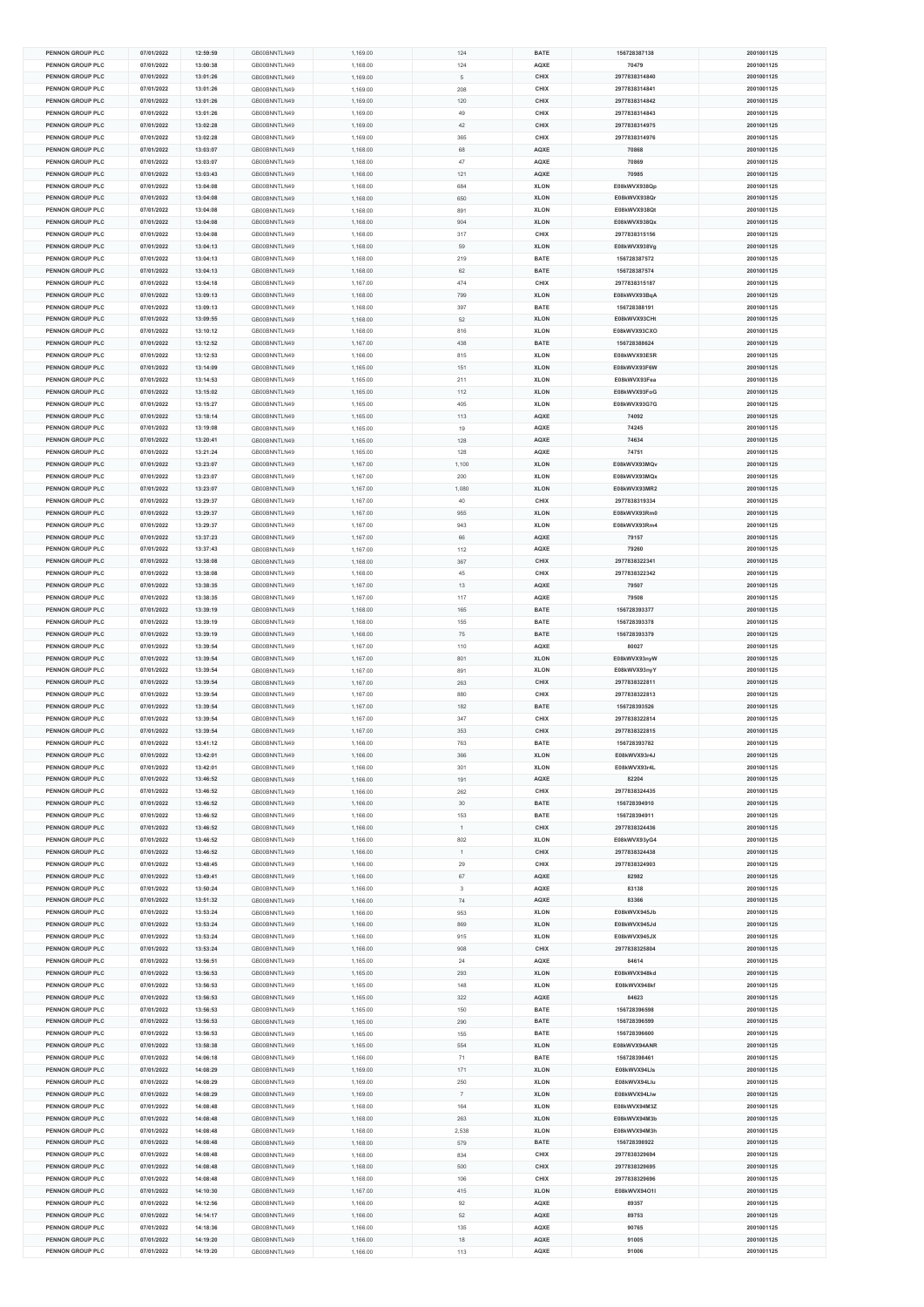| <b>PENNON GROUP PLC</b>              | 07/01/2022               | 14:21:07             | GB00BNNTLN49                 |
|--------------------------------------|--------------------------|----------------------|------------------------------|
| PENNON GROUP PLC                     | 07/01/2022               | 14:21:07             | GB00BNNTLN49                 |
|                                      |                          |                      |                              |
| PENNON GROUP PLC                     | 07/01/2022               | 14:27:35             | GB00BNNTLN49                 |
| <b>PENNON GROUP PLC</b>              | 07/01/2022               | 14:27:35             | GB00BNNTLN49                 |
|                                      |                          |                      |                              |
| PENNON GROUP PLC                     | 07/01/2022               | 14:27:35             | GB00BNNTLN49                 |
| PENNON GROUP PLC                     | 07/01/2022               | 14:27:35             | GB00BNNTLN49                 |
| PENNON GROUP PLC                     | 07/01/2022               | 14:27:35             | GB00BNNTLN49                 |
|                                      |                          |                      |                              |
| <b>PENNON GROUP PLC</b>              | 07/01/2022               | 14:27:35             | GB00BNNTLN49                 |
| <b>PENNON GROUP PLC</b>              | 07/01/2022               | 14:27:35             | GB00BNNTLN49                 |
|                                      |                          |                      |                              |
| PENNON GROUP PLC                     | 07/01/2022               | 14:27:35             | GB00BNNTLN49                 |
| PENNON GROUP PLC                     | 07/01/2022               | 14:27:35             | GB00BNNTLN49                 |
|                                      |                          |                      |                              |
| PENNON GROUP PLC                     | 07/01/2022               | 14:27:35             | GB00BNNTLN49                 |
| PENNON GROUP PLC                     | 07/01/2022               | 14:27:35             | GB00BNNTLN49                 |
| <b>PENNON GROUP PLC</b>              |                          |                      | GB00BNNTLN49                 |
|                                      | 07/01/2022               | 14:27:35             |                              |
| PENNON GROUP PLC                     | 07/01/2022               | 14:27:35             | GB00BNNTLN49                 |
| PENNON GROUP PLC                     | 07/01/2022               | 14:27:35             | GB00BNNTLN49                 |
|                                      |                          |                      |                              |
| PENNON GROUP PLC                     | 07/01/2022               | 14:27:35             | GB00BNNTLN49                 |
| <b>PENNON GROUP PLC</b>              | 07/01/2022               | 14:27:35             | GB00BNNTLN49                 |
|                                      |                          |                      |                              |
| <b>PENNON GROUP PLC</b>              | 07/01/2022               | 14:29:21             | GB00BNNTLN49                 |
| PENNON GROUP PLC                     | 07/01/2022               | 14:30:34             | GB00BNNTLN49                 |
|                                      |                          |                      |                              |
| PENNON GROUP PLC                     | 07/01/2022               | 14:30:34             | GB00BNNTLN49                 |
| PENNON GROUP PLC                     | 07/01/2022               | 14:30:34             | GB00BNNTLN49                 |
| PENNON GROUP PLC                     | 07/01/2022               | 14:30:34             | GB00BNNTLN49                 |
|                                      |                          |                      |                              |
| <b>PENNON GROUP PLC</b>              | 07/01/2022               | 14:31:46             | GB00BNNTLN49                 |
| PENNON GROUP PLC                     | 07/01/2022               | 14:31:46             | GB00BNNTLN49                 |
|                                      |                          |                      |                              |
| PENNON GROUP PLC                     | 07/01/2022               | 14:36:52             | GB00BNNTLN49                 |
| PENNON GROUP PLC                     | 07/01/2022               | 14:36:52             | GB00BNNTLN49                 |
|                                      |                          |                      |                              |
| <b>PENNON GROUP PLC</b>              | 07/01/2022               | 14:36:52             | GB00BNNTLN49                 |
| <b>PENNON GROUP PLC</b>              | 07/01/2022               | 14:36:52             | GB00BNNTLN49                 |
|                                      |                          |                      |                              |
| PENNON GROUP PLC                     | 07/01/2022               | 14:36:52             | GB00BNNTLN49                 |
| PENNON GROUP PLC                     | 07/01/2022               | 14:36:52             | GB00BNNTLN49                 |
| PENNON GROUP PLC                     | 07/01/2022               | 14:36:52             | GB00BNNTLN49                 |
|                                      |                          |                      |                              |
| PENNON GROUP PLC                     | 07/01/2022               | 14:36:52             | GB00BNNTLN49                 |
| PENNON GROUP PLC                     | 07/01/2022               | 14:36:52             | GB00BNNTLN49                 |
|                                      |                          |                      |                              |
| PENNON GROUP PLC                     | 07/01/2022               | 14:36:52             | GB00BNNTLN49                 |
| PENNON GROUP PLC                     | 07/01/2022               | 14:36:52             | GB00BNNTLN49                 |
|                                      |                          |                      |                              |
| PENNON GROUP PLC                     | 07/01/2022               | 14:37:03             | GB00BNNTLN49                 |
| <b>PENNON GROUP PLC</b>              | 07/01/2022               | 14:46:08             | GB00BNNTLN49                 |
|                                      |                          |                      |                              |
| <b>PENNON GROUP PLC</b>              | 07/01/2022               | 14:46:08             | GB00BNNTLN49                 |
| PENNON GROUP PLC                     | 07/01/2022               | 14:46:08             | GB00BNNTLN49                 |
|                                      |                          |                      |                              |
| PENNON GROUP PLC                     | 07/01/2022               | 14:46:08             | GB00BNNTLN49                 |
| PENNON GROUP PLC                     | 07/01/2022               | 14:46:08             | GB00BNNTLN49                 |
| <b>PENNON GROUP PLC</b>              | 07/01/2022               | 14:46:08             | GB00BNNTLN49                 |
|                                      |                          |                      |                              |
| <b>PENNON GROUP PLC</b>              | 07/01/2022               | 14:46:08             | GB00BNNTLN49                 |
| PENNON GROUP PLC                     | 07/01/2022               | 14:46:08             | GB00BNNTLN49                 |
|                                      |                          |                      |                              |
| PENNON GROUP PLC                     | 07/01/2022               | 14:46:08             | GB00BNNTLN49                 |
| PENNON GROUP PLC                     | 07/01/2022               | 14:46:08             | GB00BNNTLN49                 |
| <b>PENNON GROUP PLC</b>              |                          |                      |                              |
|                                      | 07/01/2022               | 14:46:08             | GB00BNNTLN49                 |
| <b>PENNON GROUP PLC</b>              | 07/01/2022               | 14:47:45             | GB00BNNTLN49                 |
| PENNON GROUP PLC                     | 07/01/2022               | 14:51:57             | GB00BNNTLN49                 |
|                                      |                          |                      |                              |
| PENNON GROUP PLC                     | 07/01/2022               | 14:51:57             | GB00BNNTLN49                 |
| PENNON GROUP PLC                     | 07/01/2022               | 14:51:57             | GB00BNNTLN49                 |
|                                      |                          |                      |                              |
| <b>PENNON GROUP PLC</b>              | 07/01/2022               | 14:51:57             | GB00BNNTLN49                 |
| <b>PENNON GROUP PLC</b>              | 07/01/2022               | 14:51:57             | GB00BNNTLN49                 |
| PENNON GROUP PLC                     | 07/01/2022               | 14:51:57             |                              |
|                                      |                          |                      | GB00BNNTLN49                 |
| PENNON GROUP PLC                     | 07/01/2022               | 14:51:57             | GB00BNNTLN49                 |
| PENNON GROUP PLC                     | 07/01/2022               | 14:51:57             | GB00BNNTLN49                 |
|                                      |                          |                      |                              |
| <b>PENNON GROUP PLC</b>              | 07/01/2022               | 14:51:57             | GB00BNNTLN49                 |
| <b>PENNON GROUP PLC</b>              | 07/01/2022               | 14:51:57             | GB00BNNTLN49                 |
|                                      |                          |                      | GB00BNNTLN49                 |
| PENNON GROUP PLC                     | 07/01/2022               | 14:59:42             |                              |
| <b>PENNON GROUP PLC</b>              | 07/01/2022               | 14:59:42             |                              |
|                                      | 07/01/2022               |                      | GB00BNNTLN49                 |
| PENNON GROUP PLC                     |                          |                      |                              |
| <b>PENNON GROUP PLC</b>              | 07/01/2022               | 14:59:42             | GB00BNNTLN49                 |
| PENNON GROUP PLC                     |                          | 15:00:16             | GB00BNNTLN49                 |
|                                      |                          |                      |                              |
| PENNON GROUP PLC                     | 07/01/2022               | 15:00:32             | GB00BNNTLN49                 |
|                                      | 07/01/2022               | 15:00:32             | GB00BNNTLN49                 |
| PENNON GROUP PLC                     | 07/01/2022               | 15:00:32             | GB00BNNTLN49                 |
|                                      |                          |                      |                              |
| PENNON GROUP PLC                     | 07/01/2022               | 15:00:58             | GB00BNNTLN49                 |
| PENNON GROUP PLC                     | 07/01/2022               | 15:00:58             | GB00BNNTLN49                 |
|                                      |                          |                      |                              |
| PENNON GROUP PLC                     | 07/01/2022               | 15:00:58             | GB00BNNTLN49                 |
| PENNON GROUP PLC                     | 07/01/2022               | 15:01:24             | GB00BNNTLN49                 |
| PENNON GROUP PLC                     | 07/01/2022               | 15:01:49             | GB00BNNTLN49                 |
|                                      |                          |                      |                              |
| PENNON GROUP PLC                     | 07/01/2022               | 15:02:32             | GB00BNNTLN49                 |
| <b>PENNON GROUP PLC</b>              | 07/01/2022               | 15:02:32             | GB00BNNTLN49                 |
|                                      |                          |                      |                              |
| PENNON GROUP PLC                     | 07/01/2022               | 15:02:32             | GB00BNNTLN49                 |
| PENNON GROUP PLC                     | 07/01/2022               | 15:02:32             | GB00BNNTLN49                 |
|                                      |                          |                      |                              |
| PENNON GROUP PLC                     | 07/01/2022               | 15:03:08             | GB00BNNTLN49                 |
| PENNON GROUP PLC                     | 07/01/2022               | 15:03:19             | GB00BNNTLN49                 |
| <b>PENNON GROUP PLC</b>              |                          | 15:03:19             | GB00BNNTLN49                 |
|                                      | 07/01/2022               |                      |                              |
| PENNON GROUP PLC                     | 07/01/2022               | 15:03:38             | GB00BNNTLN49                 |
| PENNON GROUP PLC                     | 07/01/2022               | 15:03:38             | GB00BNNTLN49                 |
|                                      |                          |                      |                              |
| PENNON GROUP PLC                     | 07/01/2022               | 15:04:07             | GB00BNNTLN49                 |
| PENNON GROUP PLC                     | 07/01/2022               | 15:04:07             | GB00BNNTLN49                 |
|                                      |                          |                      |                              |
| <b>PENNON GROUP PLC</b>              | 07/01/2022               | 15:04:07             | GB00BNNTLN49                 |
| PENNON GROUP PLC                     | 07/01/2022               | 15:07:23             | GB00BNNTLN49                 |
|                                      |                          |                      |                              |
| PENNON GROUP PLC                     | 07/01/2022               | 15:07:23             | GB00BNNTLN49                 |
| <b>PENNON GROUP PLC</b>              | 07/01/2022               | 15:07:23             | GB00BNNTLN49                 |
| PENNON GROUP PLC                     | 07/01/2022               | 15:07:23             | GB00BNNTLN49                 |
|                                      |                          |                      |                              |
| <b>PENNON GROUP PLC</b>              | 07/01/2022               | 15:07:23             | GB00BNNTLN49                 |
| PENNON GROUP PLC                     | 07/01/2022               | 15:07:23             | GB00BNNTLN49                 |
|                                      |                          |                      |                              |
| PENNON GROUP PLC                     | 07/01/2022               | 15:07:23             | GB00BNNTLN49                 |
| PENNON GROUP PLC                     | 07/01/2022               | 15:07:23             | GB00BNNTLN49                 |
|                                      |                          | 15:07:23             |                              |
| PENNON GROUP PLC                     | 07/01/2022               |                      | GB00BNNTLN49                 |
| <b>PENNON GROUP PLC</b>              | 07/01/2022               | 15:07:23             | GB00BNNTLN49                 |
|                                      |                          |                      |                              |
| PENNON GROUP PLC                     | 07/01/2022               | 15:07:23             | GB00BNNTLN49                 |
| PENNON GROUP PLC                     | 07/01/2022               | 15:07:41             | GB00BNNTLN49                 |
| PENNON GROUP PLC                     | 07/01/2022               | 15:07:41             | GB00BNNTLN49                 |
|                                      |                          |                      |                              |
| PENNON GROUP PLC                     | 07/01/2022               | 15:07:41             | GB00BNNTLN49                 |
| <b>PENNON GROUP PLC</b>              | 07/01/2022               | 15:07:41             | GB00BNNTLN49                 |
|                                      |                          |                      |                              |
| PENNON GROUP PLC<br>PENNON GROUP PLC | 07/01/2022<br>07/01/2022 | 15:07:41<br>15:07:41 | GB00BNNTLN49<br>GB00BNNTLN49 |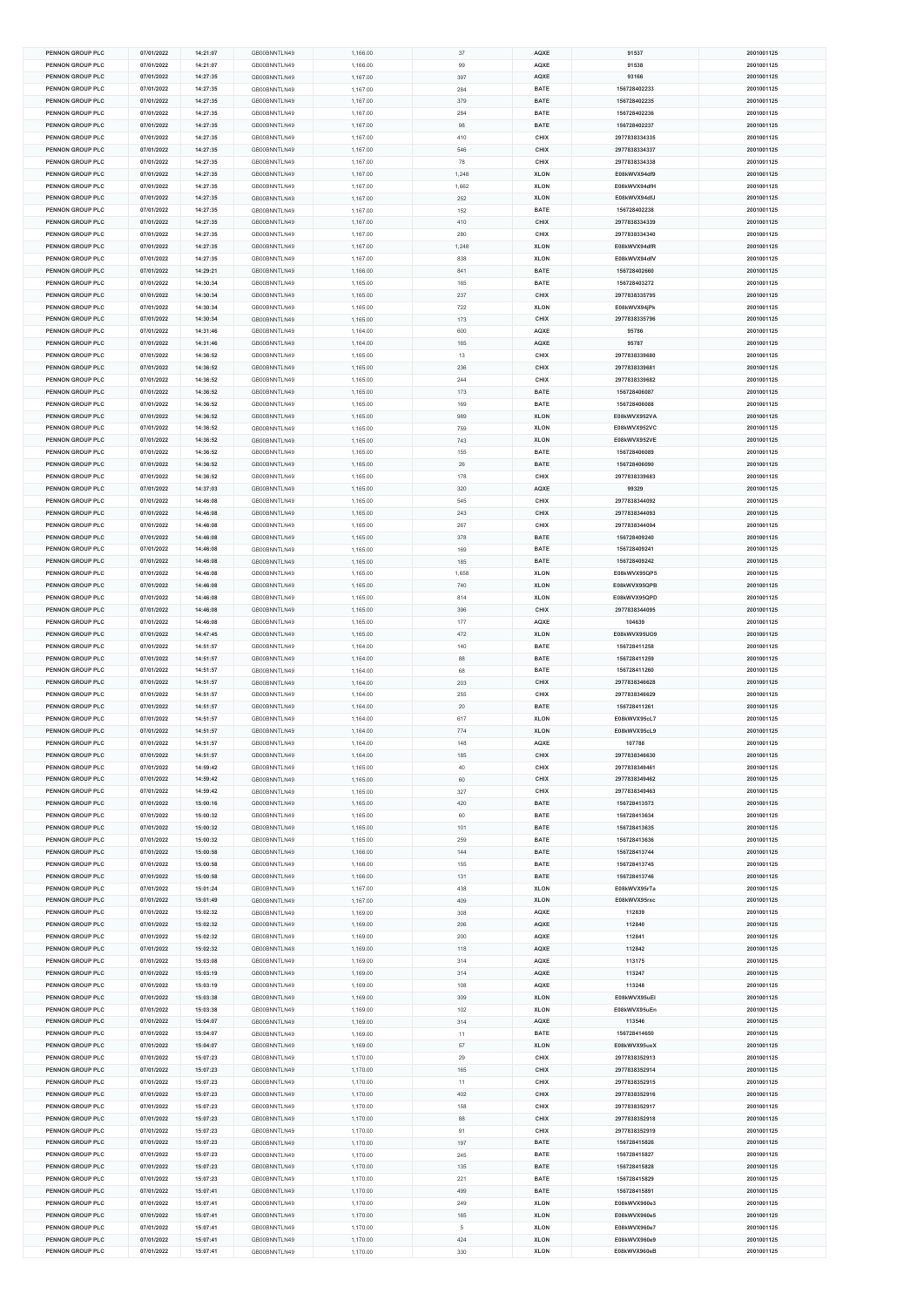| <b>PENNON GROUP PLC</b>              | 07/01/2022               | 15:07:41             | GB00BNNTLN49                 | 1,170.00             | 202     | <b>XLON</b>                | E08kWVX960eD                 | 2001001125               |
|--------------------------------------|--------------------------|----------------------|------------------------------|----------------------|---------|----------------------------|------------------------------|--------------------------|
| PENNON GROUP PLC                     | 07/01/2022               | 15:08:14             | GB00BNNTLN49                 | 1.171.00             | 36      | CHIX                       | 2977838353273                | 2001001125               |
|                                      | 07/01/2022               |                      |                              |                      |         |                            |                              |                          |
| PENNON GROUP PLC                     |                          | 15:08:14             | GB00BNNTLN49                 | 1,171.00             | 56      | CHIX                       | 2977838353274                | 2001001125               |
| <b>PENNON GROUP PLC</b>              | 07/01/2022               | 15:08:14             | GB00BNNTLN49                 | 1,171.00             | 314     | BATE                       | 156728416069                 | 2001001125               |
| PENNON GROUP PLC                     | 07/01/2022               | 15:09:33             | GB00BNNTLN49                 | 1,171.00             | 62      | CHIX                       | 2977838353697                | 2001001125               |
|                                      |                          |                      |                              |                      |         |                            |                              |                          |
| PENNON GROUP PLC                     | 07/01/2022               | 15:09:33             | GB00BNNTLN49                 | 1,171.00             | 85      | BATE                       | 156728416380                 | 2001001125               |
| PENNON GROUP PLC                     | 07/01/2022               | 15:09:33             | GB00BNNTLN49                 | 1,171.00             | 50      | BATE                       | 156728416381                 | 2001001125               |
| <b>PENNON GROUP PLC</b>              | 07/01/2022               | 15:09:33             | GB00BNNTLN49                 | 1,171.00             | $20\,$  | CHIX                       | 2977838353698                | 2001001125               |
|                                      |                          |                      |                              |                      |         |                            |                              |                          |
| <b>PENNON GROUP PLC</b>              | 07/01/2022               | 15:09:33             | GB00BNNTLN49                 | 1,171.00             | 1,462   | <b>BATE</b>                | 156728416382                 | 2001001125               |
| PENNON GROUP PLC                     | 07/01/2022               | 15:09:33             | GB00BNNTLN49                 | 1,171.00             | 167     | BATE                       | 156728416383                 | 2001001125               |
| PENNON GROUP PLC                     | 07/01/2022               | 15:09:33             | GB00BNNTLN49                 | 1,171.00             | 158     | CHIX                       | 2977838353699                | 2001001125               |
|                                      |                          |                      |                              |                      |         |                            |                              |                          |
| PENNON GROUP PLC                     | 07/01/2022               | 15:09:33             | GB00BNNTLN49                 | 1,171.00             | 392     | <b>XLON</b>                | E08kWVX963Vs                 | 2001001125               |
| PENNON GROUP PLC                     | 07/01/2022               | 15:09:33             | GB00BNNTLN49                 | 1,171.00             | 756     | <b>XLON</b>                | E08kWVX963Vw                 | 2001001125               |
| <b>PENNON GROUP PLC</b>              | 07/01/2022               | 15:09:33             | GB00BNNTLN49                 | 1,171.00             | 6,996   | <b>XLON</b>                | E08kWVX963W0                 | 2001001125               |
|                                      |                          |                      |                              |                      |         |                            |                              |                          |
| PENNON GROUP PLC                     | 07/01/2022               | 15:09:33             | GB00BNNTLN49                 | 1,171.00             | 733     | <b>XLON</b>                | E08kWVX963W2                 | 2001001125               |
| PENNON GROUP PLC                     | 07/01/2022               | 15:09:33             | GB00BNNTLN49                 | 1,171.00             | 695     | <b>XLON</b>                | E08kWVX963W4                 | 2001001125               |
| PENNON GROUP PLC                     | 07/01/2022               | 15:09:33             | GB00BNNTLN49                 | 1,171.00             | 933     | <b>XLON</b>                | E08kWVX963W6                 | 2001001125               |
| <b>PENNON GROUP PLC</b>              | 07/01/2022               | 15:11:55             |                              |                      |         | <b>BATE</b>                | 156728417162                 | 2001001125               |
|                                      |                          |                      | GB00BNNTLN49                 | 1,170.00             | 55      |                            |                              |                          |
| <b>PENNON GROUP PLC</b>              | 07/01/2022               | 15:11:55             | GB00BNNTLN49                 | 1,170.00             | 499     | <b>BATE</b>                | 156728417163                 | 2001001125               |
| PENNON GROUP PLC                     | 07/01/2022               | 15:13:20             | GB00BNNTLN49                 | 1,169.00             | 338     | CHIX                       | 2977838355550                | 2001001125               |
| PENNON GROUP PLC                     | 07/01/2022               | 15:13:20             | GB00BNNTLN49                 | 1,169.00             | 234     | BATE                       | 156728417772                 | 2001001125               |
|                                      |                          |                      |                              |                      |         |                            |                              |                          |
| PENNON GROUP PLC                     | 07/01/2022               | 15:13:20             | GB00BNNTLN49                 | 1,169.00             | 1,027   | <b>XLON</b>                | E08kWVX969nA                 | 2001001125               |
| PENNON GROUP PLC                     | 07/01/2022               | 15:13:20             | GB00BNNTLN49                 | 1,169.00             | 155     | <b>BATE</b>                | 156728417774                 | 2001001125               |
| <b>PENNON GROUP PLC</b>              | 07/01/2022               | 15:13:20             | GB00BNNTLN49                 | 1,169.00             | 91      | <b>BATE</b>                | 156728417775                 | 2001001125               |
|                                      |                          |                      |                              |                      |         |                            |                              |                          |
| PENNON GROUP PLC                     | 07/01/2022               | 15:16:12             | GB00BNNTLN49                 | 1,168.00             | 460     | CHIX                       | 2977838356804                | 2001001125               |
| PENNON GROUP PLC                     | 07/01/2022               | 15:16:12             | GB00BNNTLN49                 | 1,168.00             | 319     | BATE                       | 156728418768                 | 2001001125               |
| PENNON GROUP PLC                     | 07/01/2022               | 15:16:12             | GB00BNNTLN49                 | 1,168.00             | 670     | <b>XLON</b>                | E08kWVX96EAs                 | 2001001125               |
|                                      |                          |                      |                              |                      |         |                            |                              |                          |
| <b>PENNON GROUP PLC</b>              | 07/01/2022               | 15:16:12             | GB00BNNTLN49                 | 1,168.00             | 1,401   | <b>XLON</b>                | E08kWVX96EB0                 | 2001001125               |
| <b>PENNON GROUP PLC</b>              | 07/01/2022               | 15:16:12             | GB00BNNTLN49                 | 1,168.00             | 670     | <b>XLON</b>                | E08kWVX96EB2                 | 2001001125               |
| PENNON GROUP PLC                     | 07/01/2022               | 15:16:12             | GB00BNNTLN49                 | 1,168.00             | 1       | <b>XLON</b>                | E08kWVX96EB6                 | 2001001125               |
| <b>PENNON GROUP PLC</b>              | 07/01/2022               |                      |                              |                      |         |                            |                              | 2001001125               |
|                                      |                          | 15:16:34             | GB00BNNTLN49                 | 1,167.00             | 139     | AQXE                       | 119761                       |                          |
| PENNON GROUP PLC                     | 07/01/2022               | 15:16:34             | GB00BNNTLN49                 | 1,167.00             | 581     | <b>XLON</b>                | E08kWVX96EgC                 | 2001001125               |
| PENNON GROUP PLC                     | 07/01/2022               | 15:16:34             | GB00BNNTLN49                 | 1,167.00             | 15      | <b>BATE</b>                | 156728418902                 | 2001001125               |
| <b>PENNON GROUP PLC</b>              | 07/01/2022               | 15:16:34             | GB00BNNTLN49                 |                      |         | BATE                       | 156728418903                 | 2001001125               |
|                                      |                          |                      |                              | 1,167.00             | 308     |                            |                              |                          |
| PENNON GROUP PLC                     | 07/01/2022               | 15:21:59             | GB00BNNTLN49                 | 1,168.00             | 763     | BATE                       | 156728420446                 | 2001001125               |
| PENNON GROUP PLC                     | 07/01/2022               | 15:21:59             | GB00BNNTLN49                 | 1,168.00             | 637     | CHIX                       | 2977838358946                | 2001001125               |
| PENNON GROUP PLC                     | 07/01/2022               | 15:21:59             | GB00BNNTLN49                 | 1,168.00             | 461     | CHIX                       | 2977838358947                | 2001001125               |
|                                      |                          |                      |                              |                      |         |                            |                              |                          |
| <b>PENNON GROUP PLC</b>              | 07/01/2022               | 15:21:59             | GB00BNNTLN49                 | 1,168.00             | 3,343   | <b>XLON</b>                | E08kWVX96Me5                 | 2001001125               |
| <b>PENNON GROUP PLC</b>              | 07/01/2022               | 15:22:26             | GB00BNNTLN49                 | 1,168.00             | 959     | <b>XLON</b>                | E08kWVX96NGR                 | 2001001125               |
| PENNON GROUP PLC                     | 07/01/2022               | 15:25:26             | GB00BNNTLN49                 | 1,168.00             | 456     | CHIX                       | 2977838360444                | 2001001125               |
|                                      |                          |                      |                              |                      |         |                            |                              |                          |
| PENNON GROUP PLC                     | 07/01/2022               | 15:25:26             | GB00BNNTLN49                 | 1,168.00             | 393     | BATE                       | 156728421548                 | 2001001125               |
| PENNON GROUP PLC                     | 07/01/2022               | 15:25:26             | GB00BNNTLN49                 | 1,168.00             | 111     | CHIX                       | 2977838360445                | 2001001125               |
| <b>PENNON GROUP PLC</b>              | 07/01/2022               | 15:25:26             | GB00BNNTLN49                 | 1,168.00             | 1,724   | <b>XLON</b>                | E08kWVX96RDx                 | 2001001125               |
| <b>PENNON GROUP PLC</b>              | 07/01/2022               | 15:26:54             |                              |                      |         | AQXE                       | 124961                       | 2001001125               |
|                                      |                          |                      | GB00BNNTLN49                 | 1,167.00             | 939     |                            |                              |                          |
| PENNON GROUP PLC                     | 07/01/2022               | 15:27:37             | GB00BNNTLN49                 | 1,167.00             | 1,058   | <b>XLON</b>                | E08kWVX96UBA                 | 2001001125               |
| PENNON GROUP PLC                     | 07/01/2022               | 15:27:37             | GB00BNNTLN49                 | 1,167.00             | 347     | CHIX                       | 2977838361395                | 2001001125               |
| PENNON GROUP PLC                     | 07/01/2022               | 15:27:37             | GB00BNNTLN49                 | 1,167.00             | 241     | <b>BATE</b>                | 156728422489                 | 2001001125               |
| <b>PENNON GROUP PLC</b>              |                          |                      |                              |                      |         |                            |                              |                          |
|                                      |                          |                      |                              |                      |         |                            |                              |                          |
|                                      | 07/01/2022               | 15:38:36             | GB00BNNTLN49                 | 1,171.00             | 316     | AQXE                       | 130585                       | 2001001125               |
| <b>PENNON GROUP PLC</b>              | 07/01/2022               | 15:38:36             | GB00BNNTLN49                 | 1,171.00             | 200     | AQXE                       | 130586                       | 2001001125               |
| PENNON GROUP PLC                     | 07/01/2022               | 15:38:36             | GB00BNNTLN49                 | 1,171.00             | 314     | AQXE                       | 130587                       | 2001001125               |
|                                      | 07/01/2022               |                      |                              |                      |         |                            |                              |                          |
| PENNON GROUP PLC                     |                          | 15:38:36             | GB00BNNTLN49                 | 1,171.00             | 206     | AQXE                       | 130588                       | 2001001125               |
| PENNON GROUP PLC                     | 07/01/2022               | 15:38:36             | GB00BNNTLN49                 | 1,171.00             | 47      | AQXE                       | 130589                       | 2001001125               |
| <b>PENNON GROUP PLC</b>              | 07/01/2022               | 15:40:20             | GB00BNNTLN49                 | 1,171.00             | 249     | <b>XLON</b>                | E08kWVX96lyC                 | 2001001125               |
| <b>PENNON GROUP PLC</b>              | 07/01/2022               | 15:40:20             | GB00BNNTLN49                 | 1,171.00             | 137     | <b>XLON</b>                | E08kWVX96lyE                 | 2001001125               |
|                                      |                          |                      |                              |                      |         |                            |                              | 2001001125               |
| PENNON GROUP PLC                     | 07/01/2022               | 15:40:20             | GB00BNNTLN49                 | 1,171.00             | 217     | <b>XLON</b>                | E08kWVX96lyG                 |                          |
| PENNON GROUP PLC                     | 07/01/2022               | 15:40:20             | GB00BNNTLN49                 | 1,171.00             | 796     | <b>XLON</b>                | E08kWVX96lyl                 | 2001001125               |
| PENNON GROUP PLC                     | 07/01/2022               | 15:40:20             | GB00BNNTLN49                 | 1,171.00             | 116     | <b>XLON</b>                | E08kWVX96lyK                 | 2001001125               |
| <b>PENNON GROUP PLC</b>              | 07/01/2022               | 15:40:20             | GB00BNNTLN49                 | 1,171.00             | 665     | <b>XLON</b>                | E08kWVX96lvM                 | 2001001125               |
| <b>PENNON GROUP PLC</b>              | 07/01/2022               | 15:40:37             |                              |                      |         | <b>BATE</b>                | 156728426647                 | 2001001125               |
|                                      |                          |                      | GB00BNNTLN49                 | 1,171.00             | 151     |                            |                              |                          |
| PENNON GROUP PLC                     | 07/01/2022               | 15:40:37             | GB00BNNTLN49                 | 1,171.00             | 230     | BATE                       | 156728426648                 | 2001001125               |
| PENNON GROUP PLC                     | 07/01/2022               | 15:40:50             | GB00BNNTLN49                 | 1,171.00             | 5       | BATE                       | 156728426682                 | 2001001125               |
| <b>PENNON GROUP PLC</b>              | 07/01/2022               | 15:40:50             | GB00BNNTLN49                 |                      | 189     | BATE                       | 156728426683                 |                          |
|                                      |                          |                      |                              | 1,171.00             |         |                            |                              | 2001001125               |
| <b>PENNON GROUP PLC</b>              | 07/01/2022               | 15:40:50             | GB00BNNTLN49                 | 1,171.00             | 150     | BATE                       | 156728426684                 | 2001001125               |
| PENNON GROUP PLC                     | 07/01/2022               | 15:40:50             | GB00BNNTLN49                 | 1,171.00             | 61      | BATE                       | 156728426685                 | 2001001125               |
| PENNON GROUP PLC                     | 07/01/2022               | 15:41:08             | GB00BNNTLN49                 | 1,170.00             | 7,824   | <b>XLON</b>                | E08kWVX96n0h                 | 2001001125               |
|                                      |                          |                      |                              |                      |         |                            |                              |                          |
| PENNON GROUP PLC                     | 07/01/2022               | 15:41:08             | GB00BNNTLN49                 | 1,170.00             | 388     | <b>XLON</b>                | E08kWVX96n0I                 | 2001001125               |
| <b>PENNON GROUP PLC</b>              | 07/01/2022               | 15:41:08             | GB00BNNTLN49                 | 1,170.00             | 730     | <b>XLON</b>                | E08kWVX96n0n                 | 2001001125               |
| <b>PENNON GROUP PLC</b>              | 07/01/2022               | 15:41:08             | GB00BNNTLN49                 | 1,170.00             | 1,786   | BATE                       | 156728426792                 | 2001001125               |
| PENNON GROUP PLC                     |                          |                      |                              |                      |         |                            |                              | 2001001125               |
|                                      | 07/01/2022               | 15:41:08             | GB00BNNTLN49                 | 1,170.00             | 758     | BATE                       | 156728426793                 |                          |
| PENNON GROUP PLC                     | 07/01/2022               | 15:49:29             | GB00BNNTLN49                 | 1,170.00             | 191     | CHIX                       | 2977838370127                | 2001001125               |
| PENNON GROUP PLC                     | 07/01/2022               | 15:49:38             | GB00BNNTLN49                 | 1,170.00             | 277     | BATE                       | 156728429537                 | 2001001125               |
| PENNON GROUP PLC                     | 07/01/2022               | 15:49:38             | GB00BNNTLN49                 | 1,170.00             | 65      | CHIX                       | 2977838370182                | 2001001125               |
|                                      |                          |                      |                              |                      |         |                            |                              |                          |
| <b>PENNON GROUP PLC</b>              | 07/01/2022               | 15:50:22             | GB00BNNTLN49                 | 1,170.00             | 343     | <b>BATE</b>                | 156728429790                 | 2001001125               |
| PENNON GROUP PLC                     | 07/01/2022               | 15:52:23             | GB00BNNTLN49                 | 1,171.00             | 269     | CHIX                       | 2977838371727                | 2001001125               |
| PENNON GROUP PLC                     | 07/01/2022               | 15:52:23             | GB00BNNTLN49                 | 1,171.00             | 102     | CHIX                       | 2977838371728                | 2001001125               |
|                                      |                          | 15:52:23             | GB00BNNTLN49                 |                      | 24      | CHIX                       |                              |                          |
| PENNON GROUP PLC                     | 07/01/2022               |                      |                              | 1,171.00             |         |                            | 2977838371729                | 2001001125               |
| <b>PENNON GROUP PLC</b>              | 07/01/2022               | 15:52:35             | GB00BNNTLN49                 | 1,171.00             | 346     | CHIX                       | 2977838371866                | 2001001125               |
| <b>PENNON GROUP PLC</b>              | 07/01/2022               | 15:52:35             | GB00BNNTLN49                 | 1,171.00             | $14$    | CHIX                       | 2977838371867                | 2001001125               |
| PENNON GROUP PLC                     | 07/01/2022               | 15:52:35             | GB00BNNTLN49                 | 1,171.00             | $17\,$  | CHIX                       | 2977838371868                | 2001001125               |
|                                      |                          |                      |                              |                      |         |                            |                              |                          |
| PENNON GROUP PLC                     | 07/01/2022               | 15:52:56             | GB00BNNTLN49                 | 1,170.00             | 339     | CHIX                       | 2977838372039                | 2001001125               |
| PENNON GROUP PLC                     | 07/01/2022               | 15:53:21             | GB00BNNTLN49                 | 1,171.00             | 429     | <b>XLON</b>                | E08kWVX973ul                 | 2001001125               |
| <b>PENNON GROUP PLC</b>              | 07/01/2022               | 15:53:21             | GB00BNNTLN49                 | 1,171.00             | 5       | <b>XLON</b>                | E08kWVX973uK                 | 2001001125               |
| <b>PENNON GROUP PLC</b>              | 07/01/2022               | 15:53:38             | GB00BNNTLN49                 |                      | 129     | CHIX                       | 2977838372341                | 2001001125               |
|                                      |                          |                      |                              | 1,171.00             |         |                            |                              |                          |
| PENNON GROUP PLC                     | 07/01/2022               | 15:53:38             | GB00BNNTLN49                 | 1,171.00             | 283     | CHIX                       | 2977838372342                | 2001001125               |
| PENNON GROUP PLC                     | 07/01/2022               | 15:54:12             | GB00BNNTLN49                 | 1,171.00             | $16\,$  | CHIX                       | 2977838372668                | 2001001125               |
| PENNON GROUP PLC                     | 07/01/2022               | 15:54:12             | GB00BNNTLN49                 | 1,171.00             | 177     | CHIX                       | 2977838372669                | 2001001125               |
| <b>PENNON GROUP PLC</b>              | 07/01/2022               | 15:54:12             | GB00BNNTLN49                 |                      | 160     | CHIX                       | 2977838372670                | 2001001125               |
|                                      |                          |                      |                              | 1,171.00             |         |                            |                              |                          |
| <b>PENNON GROUP PLC</b>              | 07/01/2022               | 15:54:12             | GB00BNNTLN49                 | 1,171.00             | 91      | CHIX                       | 2977838372671                | 2001001125               |
| PENNON GROUP PLC                     | 07/01/2022               | 15:54:22             | GB00BNNTLN49                 | 1,171.00             | 59      | CHIX                       | 2977838372774                | 2001001125               |
| PENNON GROUP PLC                     | 07/01/2022               | 15:54:22             | GB00BNNTLN49                 | 1,171.00             | 300     | CHIX                       | 2977838372775                | 2001001125               |
|                                      |                          |                      |                              |                      |         | CHIX                       |                              |                          |
| PENNON GROUP PLC                     | 07/01/2022               | 15:54:22             | GB00BNNTLN49                 | 1,171.00             | 74      |                            | 2977838372776                | 2001001125               |
| <b>PENNON GROUP PLC</b>              | 07/01/2022               | 15:54:55             | GB00BNNTLN49                 | 1,171.00             | 215     | <b>XLON</b>                | E08kWVX976oa                 | 2001001125               |
| <b>PENNON GROUP PLC</b>              | 07/01/2022               | 15:54:55             | GB00BNNTLN49                 | 1,171.00             | $26\,$  | <b>XLON</b>                | E08kWVX976oc                 | 2001001125               |
| PENNON GROUP PLC                     | 07/01/2022               | 15:54:55             | GB00BNNTLN49                 | 1,171.00             | 138     | <b>XLON</b>                | E08kWVX976oY                 | 2001001125               |
|                                      |                          |                      |                              |                      |         |                            |                              |                          |
| PENNON GROUP PLC                     | 07/01/2022               | 15:55:08             | GB00BNNTLN49                 | 1,171.00             | 395     | <b>XLON</b>                | E08kWVX977B3                 | 2001001125               |
| PENNON GROUP PLC                     | 07/01/2022               | 15:55:22             | GB00BNNTLN49                 | 1,171.00             | 17      | <b>XLON</b>                | E08kWVX977YE                 | 2001001125               |
| <b>PENNON GROUP PLC</b>              | 07/01/2022               | 15:55:22             | GB00BNNTLN49                 | 1,171.00             | 248     | <b>XLON</b>                | E08kWVX977YG                 | 2001001125               |
| <b>PENNON GROUP PLC</b>              | 07/01/2022               | 15:55:22             | GB00BNNTLN49                 | 1,171.00             | $20\,$  | <b>XLON</b>                | E08kWVX977YI                 | 2001001125               |
|                                      |                          |                      |                              |                      |         |                            |                              |                          |
| PENNON GROUP PLC<br>PENNON GROUP PLC | 07/01/2022<br>07/01/2022 | 15:55:22<br>15:55:22 | GB00BNNTLN49<br>GB00BNNTLN49 | 1,171.00<br>1,171.00 | 41<br>3 | <b>XLON</b><br><b>XLON</b> | E08kWVX977YK<br>E08kWVX977YM | 2001001125<br>2001001125 |